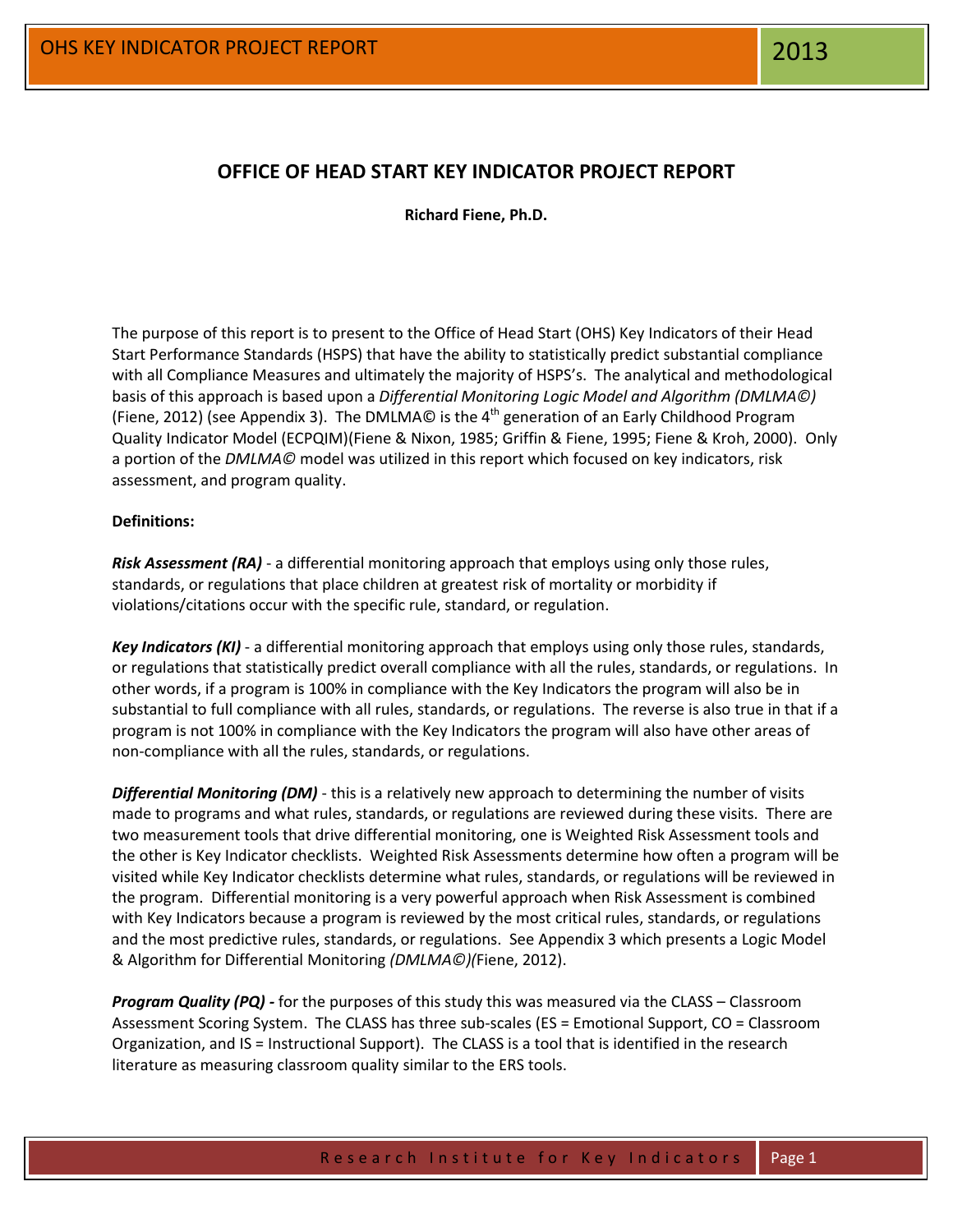**Early Childhood Program Quality Indicator Model (ECPQIM)** – these are models that employ a key indicator or dashboard approach to program monitoring. Major program monitoring systems in early care and education are integrated conceptually so that the overall early care and education system can be assessed and validated. With these models, it is possible to compare results obtained from licensing systems, quality rating and improvement systems (QRIS), risk assessment systems, key indicator systems, technical assistance, and child development/early learning outcome systems. The various approaches to validation are interposed within this model and the specific expected correlational thresholds that should be observed amongst the key elements of the model are suggested. **Key Elements** of the model are the following (see Appendix 3 for details): **CI** = state or federal standards, usually rules or regulations that measure health and safety - *Caring for Our Children or Head Start Performance* Standards will be applicable here. **PQ** = Quality Rating and Improvement Systems (QRIS) standards at the state level; *ERS (ECERS, ITERS, FDCRS), CLASS, or CDPES* (Fiene & Nixon, 1985). **RA** = risk assessment tools/systems in which only the most critical rules/standards are measured. *Stepping Stones* is an example of this approach**. KI** = key indicators in which only predictor rules/standards are measured. The *Thirteen Indicators of Quality Child Care* is an example of this approach. **DM** = differential monitoring decision making in which it is determined if a program is in compliance or not and the number of visits/the number of rules/standards are ascertained from a scoring protocol. **PD** = technical assistance/training and/or professional development system which provides targeted assistance to the program based upon the **DM** results. **CO** = child outcomes which assesses how well the children are developing which is the ultimate goal of the system.

# **The organization of this report is as follows:**

- 1) **The first section** will provide an overall analysis the Head Start (HS), Early Head Start (EHS), and Head Start/Early Head Start (HS/EHS) programs $^{1,4}$ ;
- 2) **The second section** will provide analyses of the various content areas (CA) within the HSPS<sup>4</sup>;
- 3) **The third section** will provide analyses of the relationship between the HSPS as measured by compliance with the Compliance Measures (CM) and the program quality scores (CLASS scores)<sup>3</sup>;
- 4) **The fourth and final section** will provide the analyses that produced the key indicators (KI) and recommendations in how it could be used.<sup>2</sup>

The source of data for this report is all the Tri-Annual On-Site Monitoring visits for 2012 which consisted of 422 reviews of programs across the country. There were 191 Head Start (HS) only programs, 33 Early Head Start (EHS) only programs, and 198 Head Start/Early Head Start (HS/EHS) programs reviewed. This is a representative sample of Head Start and Early Head Start programs nationally representing approximately 25% of the total number of Head Start programs.

Before proceeding with the results of this study, a few clarifying and definitional terms need to be highlighted. In the *2012 edition of OHS On-Site Review Protocol* and the *2013 OHS Monitoring Protocol*, Compliance Indicators (CI) and Key Indicators (KI) are respectively mentioned. In the licensing literature, when the term "Indicators" is used it refers to standards/rules that are predictive of overall compliance with all rules/standards. However, as defined by OHS, indicators (CI/KI) are used within the context of risk assessment which means that these indicators are the standards which are most important/critical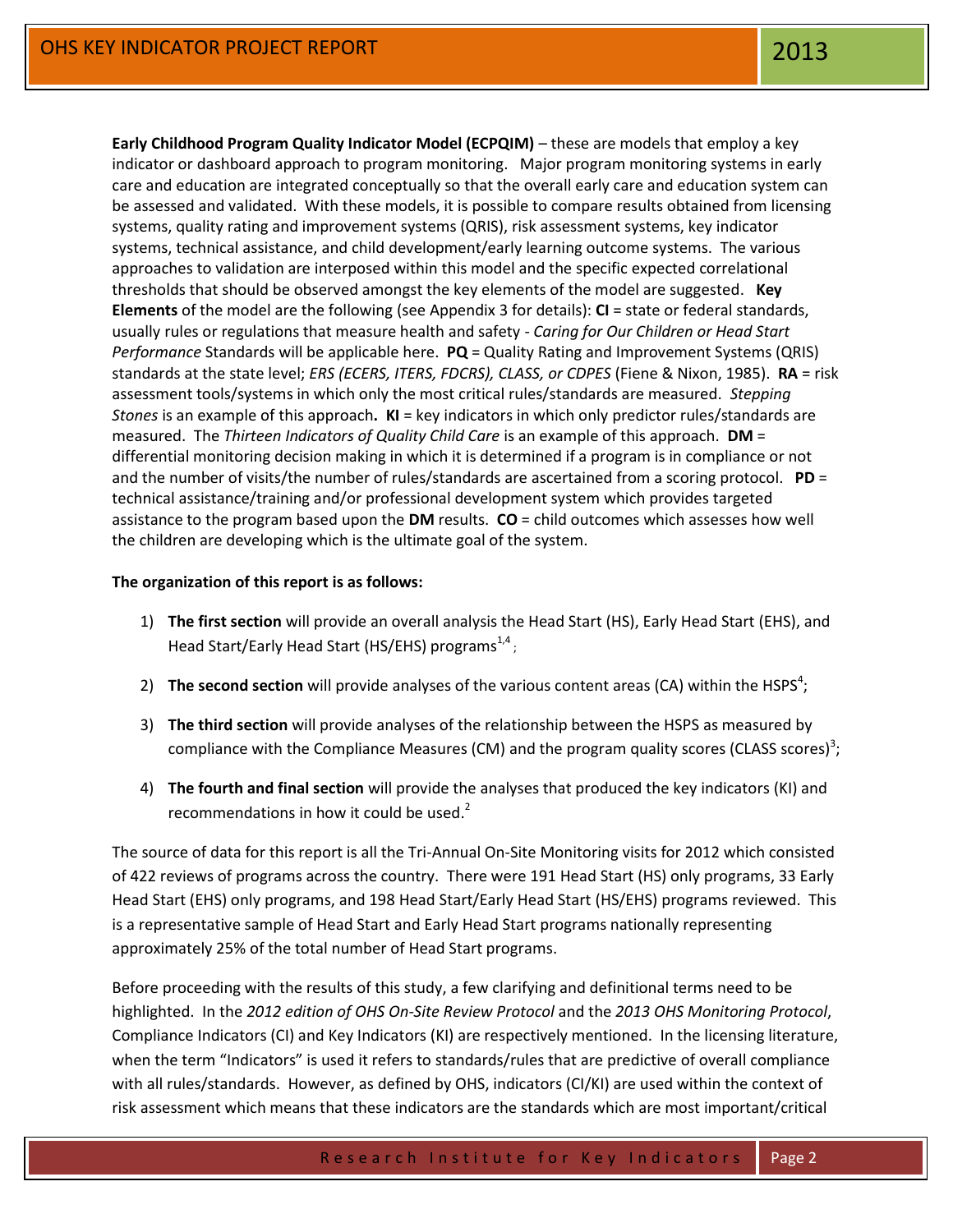to the OHS in their monitoring reviews. These indicators therefore are not predictive in essence. That is the focus of this report/study which is to determine which of these indicators are predictive of overall compliance with all the compliance/key indicators. This is a common misconception in the human service regulatory field where risk assessment tools and key indicator tools purposes are confused. As we move forward please keep the definitions in mind related to the distinctions and functionality of risk assessment and key indicators.

For the purposes of this study, 131 Compliance Measures (CM), organized into seven (7) Content Areas (CA), were reviewed and analyzed. The seven content areas are the following: Program Governance; Management Systems; Fiscal Integrity; Eligibility, Recruitment, Selection, Enrollment, and Attendance; Child Health and Safety; Family and Community Engagement; Child Development and Education. Ten CM's were from Program Governance (GOV), 10 were from Management Systems (SYS), 22 were from Fiscal Integrity (FIS), 11 were from Eligibility, Recruitment, Selection, Enrollment, and Attendance (ERSEA), 34 were from Child Health and Safety (CHS), 16 were from Family and Community Engagement (FCE), and 28 were from Child Development and Education (CDE)<sup>4</sup>.

# **Section 1 - Head Start (HS), Early Head Start (EHS), and Head Start/Early Head Start (HS/EHS) programs**

In order to determine if analyses needed to be performed separately on Head Start (HS), Early Head Start (EHS), and Head Start/Early Head Start (HS/EHS) combined programs, the first series of analyses were performed to determine if any statistically significant differences existed amongst these three groups. This is a very important first analysis because it will help to determine the stability of the sample selected and of the overall system. In other words, is there a good deal of consistency across all service types: HS, EHS, and HS/EHS.

Based upon Table 1, no statistically significant differences were determined amongst the three groups (HS, EHS, HS/EHS) with Compliance Measures (CM) or CLASS (ES, CO, IS) Scores indicating that using the full 422 sample and not having to do separate analyses for the three groups was the correct analytical framework. However, where it is appropriate, any statistically significant differences amongst the various program types will be highlighted.

| <b>Program Type</b>                                            | CM(N)     | CLASS/ES(N) | CLASS/CO(N)                            | CLASS/IS(N) |
|----------------------------------------------------------------|-----------|-------------|----------------------------------------|-------------|
| Head Start (HS)                                                | 3.72(191) | 5.88(186)   | 5.43(186)                              | 2.97(186)   |
| Early Head Start (EHS)                                         | 2.67(33)  | $\ast$      | ——*                                    | ———*        |
| Head Start (HS/EHS)                                            | 3.07(198) | 5.91(198)   | 5.47(198)                              | 3.00(198)   |
| <b>Totals</b>                                                  | 3.33(422) | 5.89(384)   | 5.45(384)                              | 2.98(384)   |
| <b>Statistical Significance</b>                                | ΝS        | <b>NS</b>   | <b>NS</b>                              | <b>NS</b>   |
| <b>CM</b> = Compliance Measures (Average Number of Violations) |           |             | *CLASS data were not collected in EHS. |             |
| <b>CLASS/ES = CLASS Emotional Support Average Score</b>        |           |             |                                        |             |
| CLASS/CO = CLASS Classroom Organization Average Score          |           |             |                                        |             |
| CLASS/IS = CLASS Instructional Support Average Score           |           |             |                                        |             |
| <b>NS = Not Significant</b>                                    |           |             |                                        |             |
| $N =$ Number of Programs                                       |           |             |                                        |             |

# **Table 1 – Head Start, Early Head Start, & Head Start/Early Head Start With CM and CLASS/ES, CO, IS**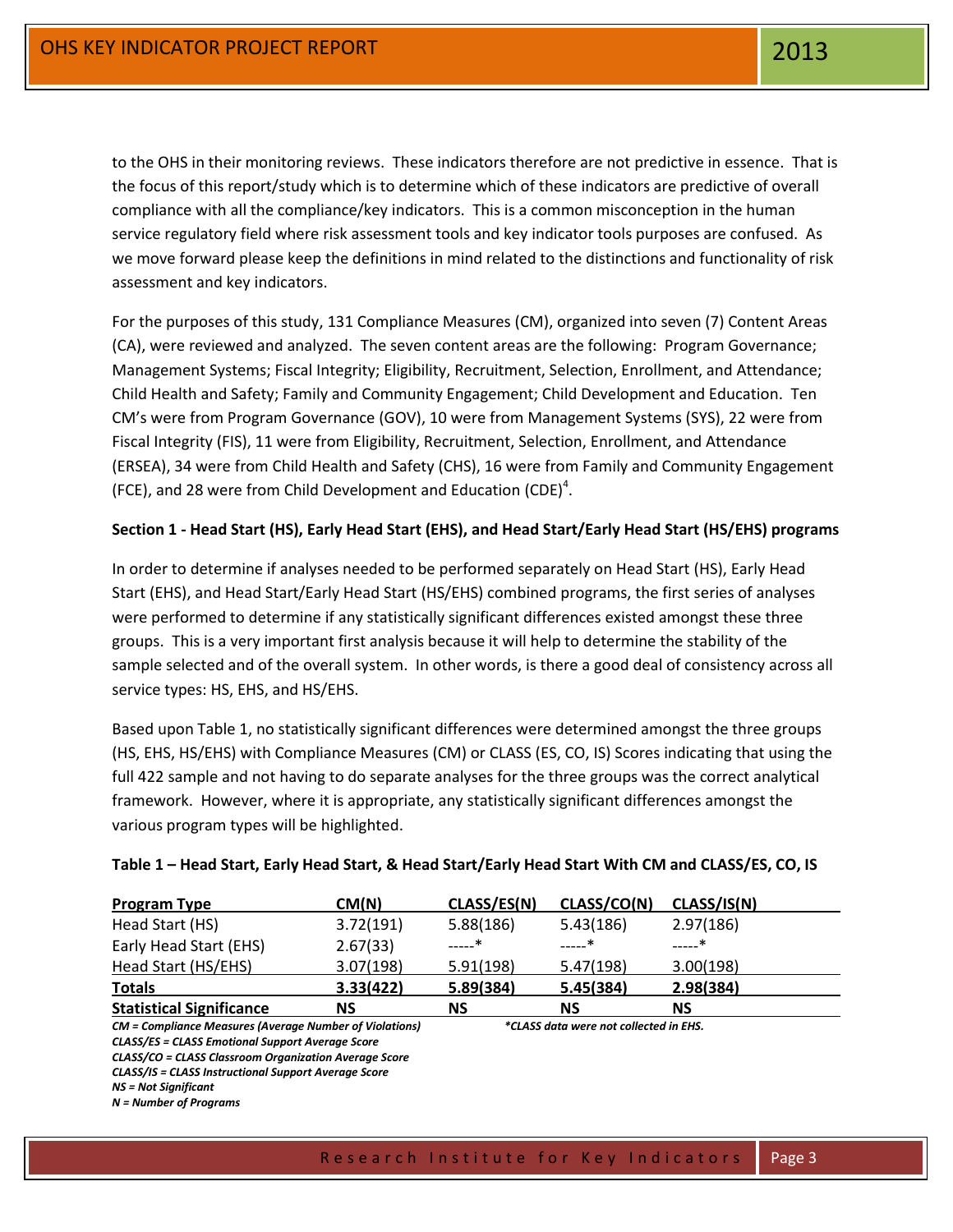The average number of violations with the Compliance Measures for Head Start (3.72), Early Head Start (2.67) and Head Start/EHS (3.07) was not significant in utilizing a One-Way ANOVA. There were 191 Head Start (HS) programs, 33 Early Head Start (EHS) programs, and 198 Head Start (HS/EHS) programs.

Comparisons were also made with Head Start and Head Start/EHS on the various CLASS sub-scales (ES = Emotional Support, CO = Classroom Organization, and IS = Instructional Support) and no significant differences were found between these two groups. The EHS ( $n = 33$ ) was not used because CLASS data were not collected in these programs.

The practical implication of the above results is that the same monitoring tools and the resulting Head Start Key Indicator (HSKI) to be developed as a result of this study can be used in the three main types of programs: Head Start, Early Head Start, and Head Start/EHS. There is no need to have separate tools.

# **Section 2 - Content Areas**

The second series of analyses was to look more closely at the 7 content areas (CA) to measure demographically any differences amongst the various areas. In order to do this a weighted average had to be determined in order to compare the various areas because of the differences in the number of Compliance Measures (CM) used in each content area. Table 2 provides the results of these analyses. For the total sample of 422 sites, Management Systems (SYS) Content Area (CA) had the highest number of violations with the Compliance Measures (CM) with 359. The SYS/CA also had the highest average number of violations with 35.90 because there were only 10 CM. For the total sample of 422 sites, the lowest number of violations was in the Family and Community Engagement (FCE) Content Area (CA) with 48 violations with CM. It also had the lowest average number of violations with 3.00.

For the Head Start only sites ( $n = 191$ ), a similar distribution as with the total sample ( $n = 422$ ) is depicted in which Management Systems (SYS) Content Area (CA) had the highest number of violations with the Compliance Measures (CM) with 192. The SYS/CA also had the highest average number of violations with 19.20 because again there were only 10 CM. The lowest number of violations was in the Family and Community Engagement (FCE) Content Area (CA) with 20 violations with CM. It also had the lowest average number of violations with 1.25.

For the Early Head Start only (n = 33) and the Head Start/Early Head Start (n = 198) sites, the ranking of the various Content Areas changed somewhat with the total number of violations and the average number of violations from the Total Sample ( $n = 422$ ) and the Head Start only ( $n = 191$ ) sites but not dramatically. For example, the Family and Community Engagement (FCE); Child Development and Education (CDE); and the Eligibility, Recruitment, Selection, Enrollment, and Attendance (ERSEA) Content Areas switched rankings in which it had the fewest total violations and the average number of violations (see Table 2).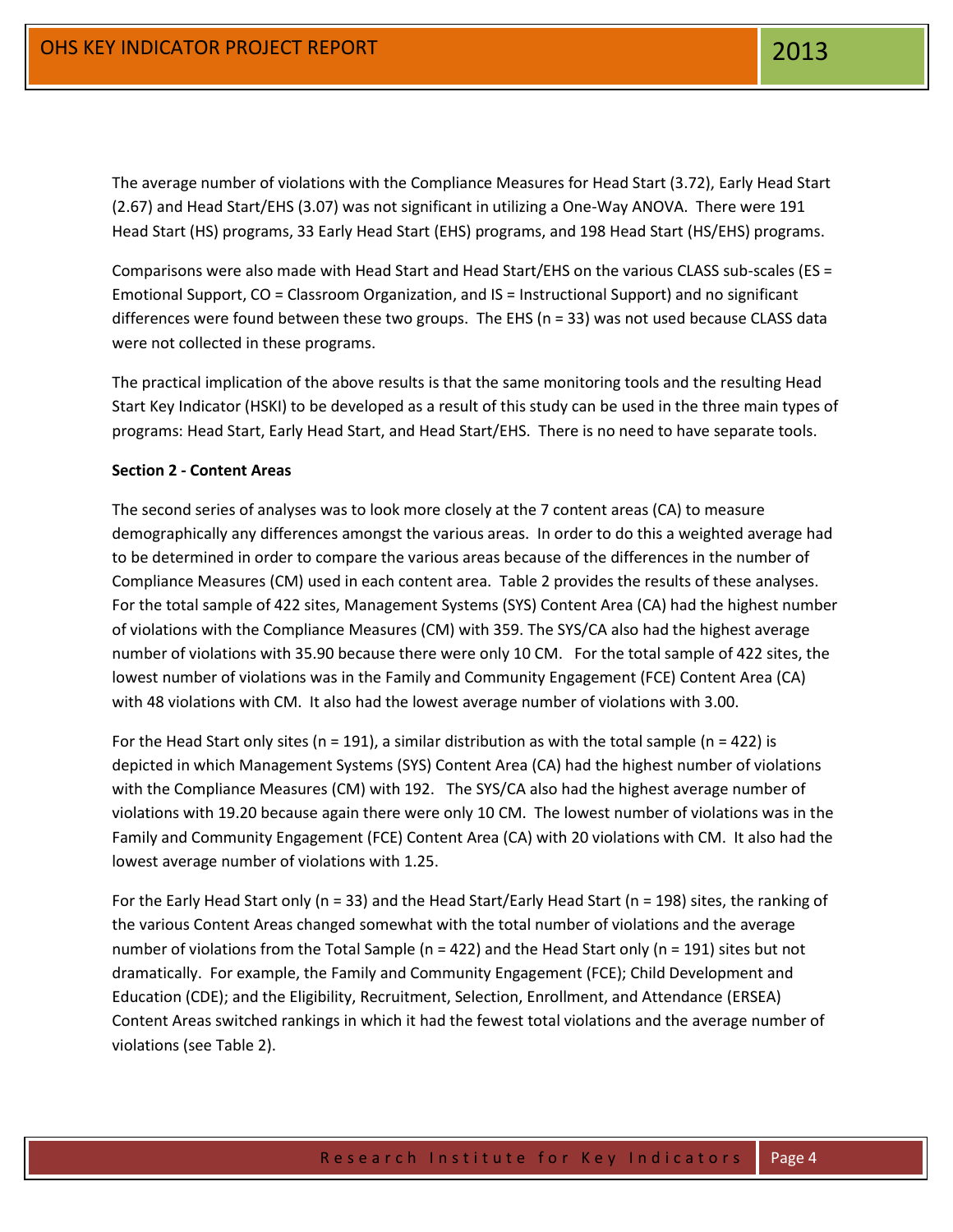|                      |                | <b>Total Violations/(Rank)</b> |            |        | Average # of Violations/(Rank)              | <b>CM</b> |
|----------------------|----------------|--------------------------------|------------|--------|---------------------------------------------|-----------|
| <b>Content Areas</b> | тот            | <b>HS</b>                      | <b>EHS</b> | HS/EHS | HS/EHS<br><b>HS</b><br><b>EHS</b><br>тот    | - #       |
| <b>FCE</b>           | 48(1)          | 20(1)                          | 2(1)       | 26(2)  | $3.00(1)$ $1.25(1)$ $0.125(1)$ $1.63(2)$    | 16        |
| <b>ERSEA</b>         | 62(2)          | 37(2)                          | 6(3)       | 19(1)  | 5.64(3) 3.36(3) 0.545(3) 1.73(3) 11         |           |
| <b>CDE</b>           | 91(3)          | 43(3)                          | 5(2)       | 43(3)  | 3.25(2) 1.54(2) 0.179(2) 1.54(1) 28         |           |
| GOV                  | $150(4)$ 94(4) |                                | 6(3)       | 50(4)  | 15.00(6) 9.40(6) 0.600(4) 5.00(5) 10        |           |
| <b>FIS</b>           |                | 255(5) 114(5) 23(7)            |            | 118(5) | 11.59(5) 5.18(5) 1.045(6) 5.36(6) 22        |           |
| <b>CHS</b>           |                | 333(6) 151(6)                  | 22(6)      | 160(7) | $9.79(4)$ $4.44(4)$ $0.647(5)$ $4.71(4)$ 34 |           |
| SYS                  |                | 359(7) 192(7)                  | 20(5)      | 147(6) | 35.90(7) 19.20(7) 2.000(7) 14.70(7) 10      |           |

# **Table 2 – Comparing Content Areas and Program Types**

#### *CONTENT AREAS (CA):*

*FCE = FAMILY and COMMUNITY ENGAGEMENT ERSEA = ELIGIBILITY, RECRUITMENT, SELECTION, ENROLLMENT, and ATTENDANCE* **CDE = CHILD DEVELOPMENT AND EDUCATION** *GOV = PROGRAM GOVERNANCE FIS = FISCAL INTEGRITY CHS =CHILD HEALTH AND SAFETY SYS = MANAGEMENT SYSTEMS*

*TOT = TOTAL NUMBER OF SITES, FULL SAMPLE OF 422 SITES HS = HEAD START ONLY PROGRAMS EHS = EARLY HEAD START ONLY PROGRAM HS/EHS = HEAD START AND EARLY HEAD START COMBINED PROGRAMS CM = NUMBER OF COMPLIANCE MEASURES*

*TOTAL VIOLATIONS = ALL THE VIOLATIONS FOR A SPECIFIC CONTENT AREA. AVERAGE # OF VIOLATIONS = THE TOTAL VIOLATIONS FOR A SPECIFIC CA DIVIDED BY THE NUMBER OF COMPLIANCE MEASURES FOR THAT SPECIFIC CONTENT AREA. RANK = HOW EACH CONTENT AREA COMPARES TO THE OTHER CONTENT AREAS FOR THE RESPECTIVE PROGRAM TYPE.*

For the total sample (n = 422), other CA's had different configurations between the total number of violations and the average number of violations as demonstrated by CHS – Child Health and Safety in which there was a total of 333 violations but the average number of violations was 9.79 because there were 34 Compliance Measures (CM). Program Governance (GOV) had 150 total violations and a weighted-average of 15 violations with 10 CM. Child Development and Education (CDE) had 91 total violations and a weighted-average of 3.25 violations. Fiscal Integrity (FIS) had 255 total violations and a weighted-average of 11.59 violations. And lastly, Eligibility, Recruitment, Selection, Enrollment, and Attendance (ERSEA) had 62 total violations and a weighted-average of 5.64 violations.

The Head Start only (HS = 191), Early Head Start only (EHS = 33), and the Head Start/Early Head Start (HS/EHS = 198) programs followed a similar pattern as with the total sample (n = 422). This indicates a great deal of consistency in the sample drawn. See Appendix 4 for violation data for all 131 Compliance Measures.

The practical implication of the above findings is that certain Content Areas (SYS, GOV, FIS) may need additional exploration by OHS because of their high rates of non-compliance with the Compliance Measures.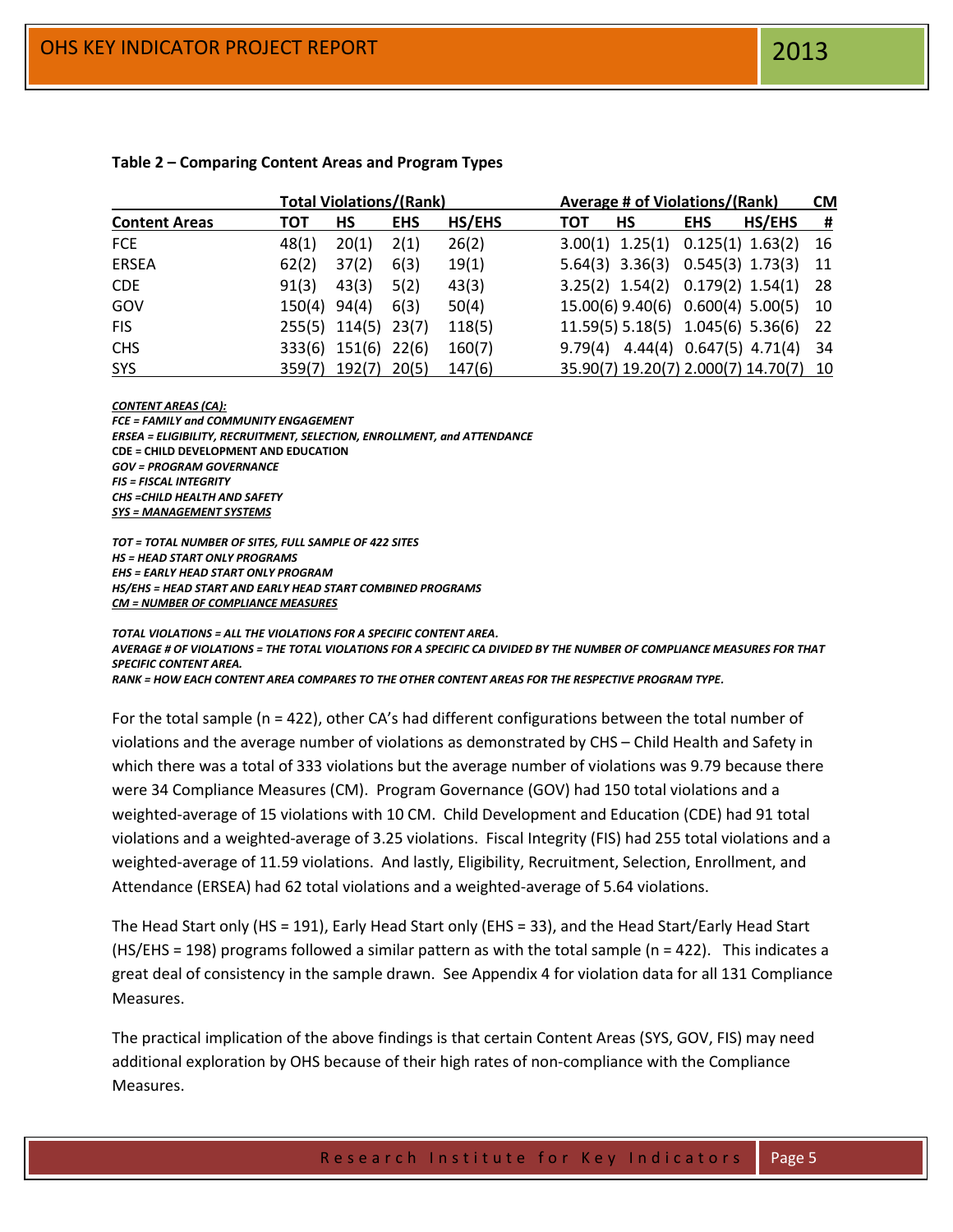#### **Section 3 – Program Quality**

This section provides comparisons between the Compliance Measures (CM) data and the CLASS (ES, CO, IS) data. This is a very important section because there is always the concern that compliance with the HSPS has no relationship to program quality as measured by the CLASS. In Table 3, correlations were run between the CM data and the CLASS scores for Emotional Support (ES), Classroom Organization (CO), and Instruction Support (IS) for the Head Start only and the Head Start/Early Head Start programs. The EHS only programs were not included because CLASS data are not collected on these programs. The results are very positive and statistically significant in most cases. It is also important to note the very positive correlation between the Head Start Key Indicators (HSKI<sup>2</sup>) and CLASS. This result supports using the HSKI in monitoring Head Start.

### **Table 3 – Relationship Between Compliance Measures (CM), KI, and CLASS (ES, CO, IS) Scores**

| <b>Compliance Measures Content Areas</b> |           |            |                                                       |  |            | <b>Key Indicators</b> |                         |                         |         |
|------------------------------------------|-----------|------------|-------------------------------------------------------|--|------------|-----------------------|-------------------------|-------------------------|---------|
| <b>CLASS</b>                             | <b>CM</b> | <i>FCE</i> | ERSEA CDE                                             |  | <b>GOV</b> | <b>FIS</b>            | <b>CHS</b>              | <b>SYS</b>              |         |
| CLASS/ES                                 |           |            | $.22^{***}$ $.13^{*}$ $.15^{**}$ $.15^{**}$ $.11^{*}$ |  |            | .05                   | $73***$ $17***$ $77***$ |                         |         |
| CLASS/CO                                 |           |            | $.19^{***}$ $.13^{*}$ $.11^{*}$ $.16^{***}$           |  | .04        | .06                   |                         | $21***$ $15***$ $25***$ |         |
| CLASS/IS                                 | .20** .10 |            | $.12^*$ $.12^*$                                       |  | $0.13*$    | .06                   | $.18***$ $.11*$         |                         | $17***$ |

*CM Violations = Total Compliance Measure Violations*

*CONTENT AREAS (CA): FCE = FAMILY and COMMUNITY ENGAGEMENT ERSEA = ELIGIBILITY, RECRUITMENT, SELECTION, ENROLLMENT, and ATTENDANCE* **CDE = CHILD DEVELOPMENT AND EDUCATION** *GOV = PROGRAM GOVERNANCE FIS = FISCAL INTEGRITY CHS =CHILD HEALTH AND SAFETY SYS = MANAGEMENT SYSTEMS*

*CLASS/IS = Average CLASS IS (Instructional Support) Score CLASS/ES = Average CLASS ES (Emotional Support) Score CLASS/CO = Average CLASS CO (Classroom Organization) Score*

*KI = Key Indicators Total Score*

#### *\*\* p < .01 \* p < .05*

*See Appendix 6 & 6A for the inter-correlations amongst all the Content Areas, HSKI, and Total Compliance with Compliance Measures.*

These results are very important but it is equally important to look more specifically at the distribution of the Compliance Measures (CM) scores and their relationship to the CLASS data (see Appendix 5 for detailed graphic distributions and Appendix 6 & 6A for the inter-correlations amongst all the CA). When this is done a very interesting trend appears (see Table 3a) in which a definite plateau occurs as the scores move from more violations or lower compliance with the Compliance Measures (25-20 to 3-8 CM Violations) to fewer violations or substantial compliance with the Compliance Measures (1-2 CM Violations) and full compliance with the Compliance Measures (Zero (0) CM Violations).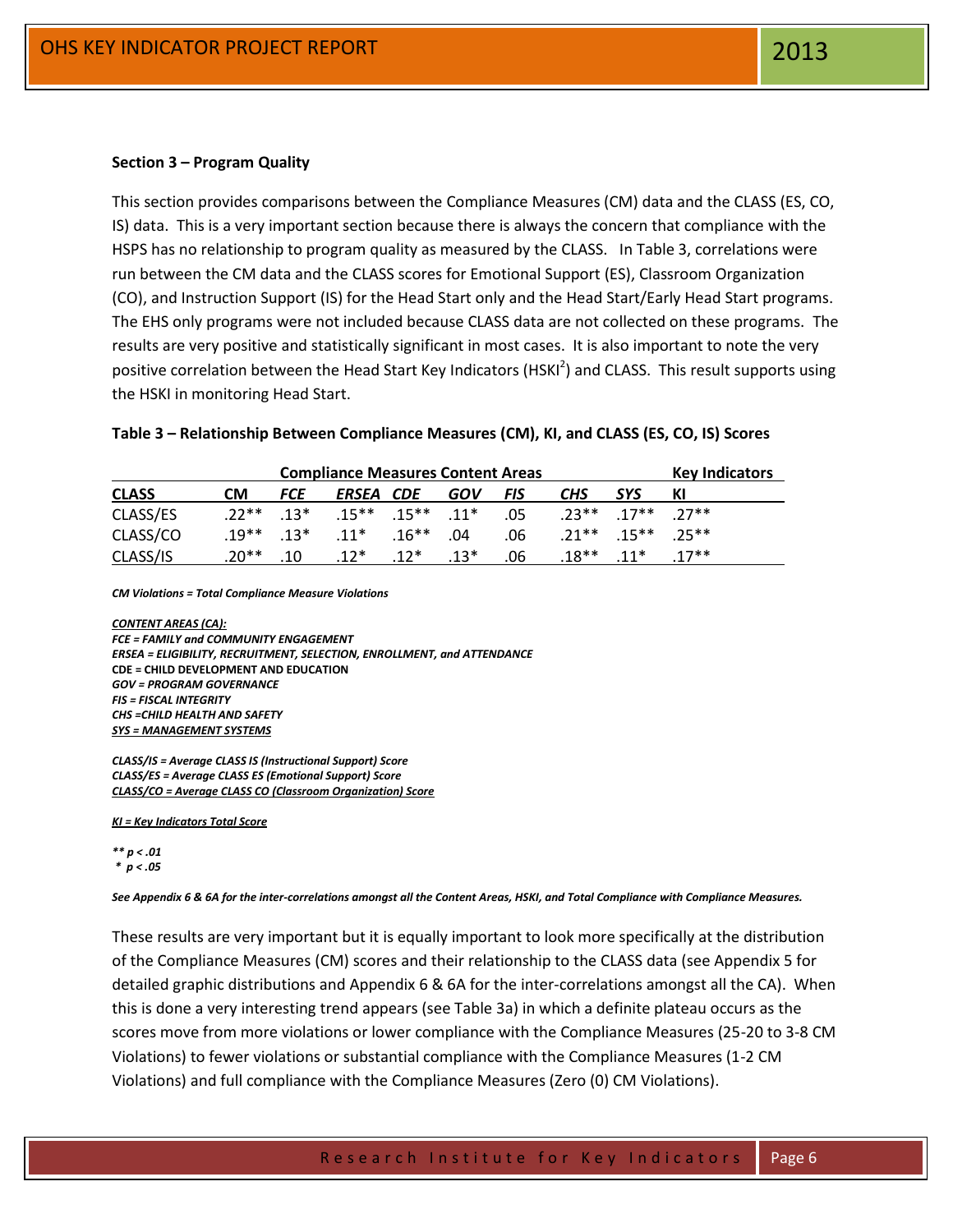|                     | <b>CM Violations</b>     |                      | ES                    | CO                     | <b>Number/Percent</b> |
|---------------------|--------------------------|----------------------|-----------------------|------------------------|-----------------------|
| $\Omega$            | (Full Compliance)        | 3.03                 | 5.99                  | 5.59                   | 75/19%                |
| $1 - 2$             | (Substantial Compliance) | 3.15                 | 5.93                  | 5.50                   | 135/35%               |
| $3 - 8$             | (Mid-Compliance)         | 2.87                 | 5.85                  | 5.37                   | 143/40%               |
| $9 - 19$            | (Lower Compliance)       | 2.65                 | 5.71                  | 5.32                   | 28/6%                 |
| $20 - 25$           | (Lowest Compliance)      | 2.56                 | 5.52                  | 4.93                   | 3/1%                  |
| <b>Significance</b> |                          | $F = 4.92; p < .001$ | $F = 4.918; p < .001$ | $F = 4.174$ : p < .003 |                       |

# **Table 3a – Aggregate Scores Comparing CM Violations with CLASS Scores**

*CM Violations = Compliance Measure Violations (lower score = higher compliance)(higher score = lower compliance)* 

*IS = Average CLASS IS (Instructional Support) Score*

*ES = Average CLASS ES (Emotional Support) Score*

*CO = Average CLASS CO (Classroom Organization) Score*

*#/% = Number of programs and Percent of programs at each level of compliance*

When comparing these groupings in Table 3a the results from a One Way ANOVA were significant (F = 4.92; p < .001) for the CLASS/IS Scores. The average CLASS/IS Score when there were no CM Violations was 3.03. The average CLASS/IS Score when there were 1-2 CM Violations was 3.15. The average CLASS/IS Score when there were 3-8 CM Violations was 2.87. The average CLASS/IS Score when there were 9-19 CM Violations was 2.65. And finally, the average CLASS/IS Score when there were 20-25 violations was 2.56. The results were very similar with the CLASS/ES and CLASS/CO scores as well in which the results from a One Way ANOVA were statistically significant for the CLASS/ES (F = 4.918; p < .001) and for the CLASS/CO (F = 4.174;  $p < .003$ ). These results clearly demonstrate that being in full or substantial compliance with the Compliance Measures correlates with more positive scores on the CLASS. Approximately 55% of the Head Start programs are at the full or substantial compliance level.

The practical implication of the above findings is that placing equal emphasis on full as well as substantial compliance with the Compliance Measures could be an acceptable public policy decision.

# **Section 4 – Head Start Key Indicators (HSKI)**

The fourth and final section of this report is in some ways the most important since this is the focus of the study: developing statistically predictive Key Indicator (KI) Compliance Measures (CM) – the Head Start Key Indicators (HSKI).

These are the statistically predictive Key Indicators based upon the KI methodology, correlations with the CLASS/ES, CO, IS, and correlations with the CM Total Violation scores. Table 4 lists the results while Appendix 1 has the specific KI's content specified. Appendix 2 depicts the KI Formula Matrix. Only those Compliance Measures (CM) that had significant results on three of the five correlations were selected to be Head Start Key Indicator Compliance Measures (HSKI).

The methodology used to generate the Compliance Measure Key Indicators sorted the top 20% of programs in compliance and compared this group to the bottom 27% of programs in compliance. The middle 53% of programs were not used in order to determine the Key Indicators. These cut off points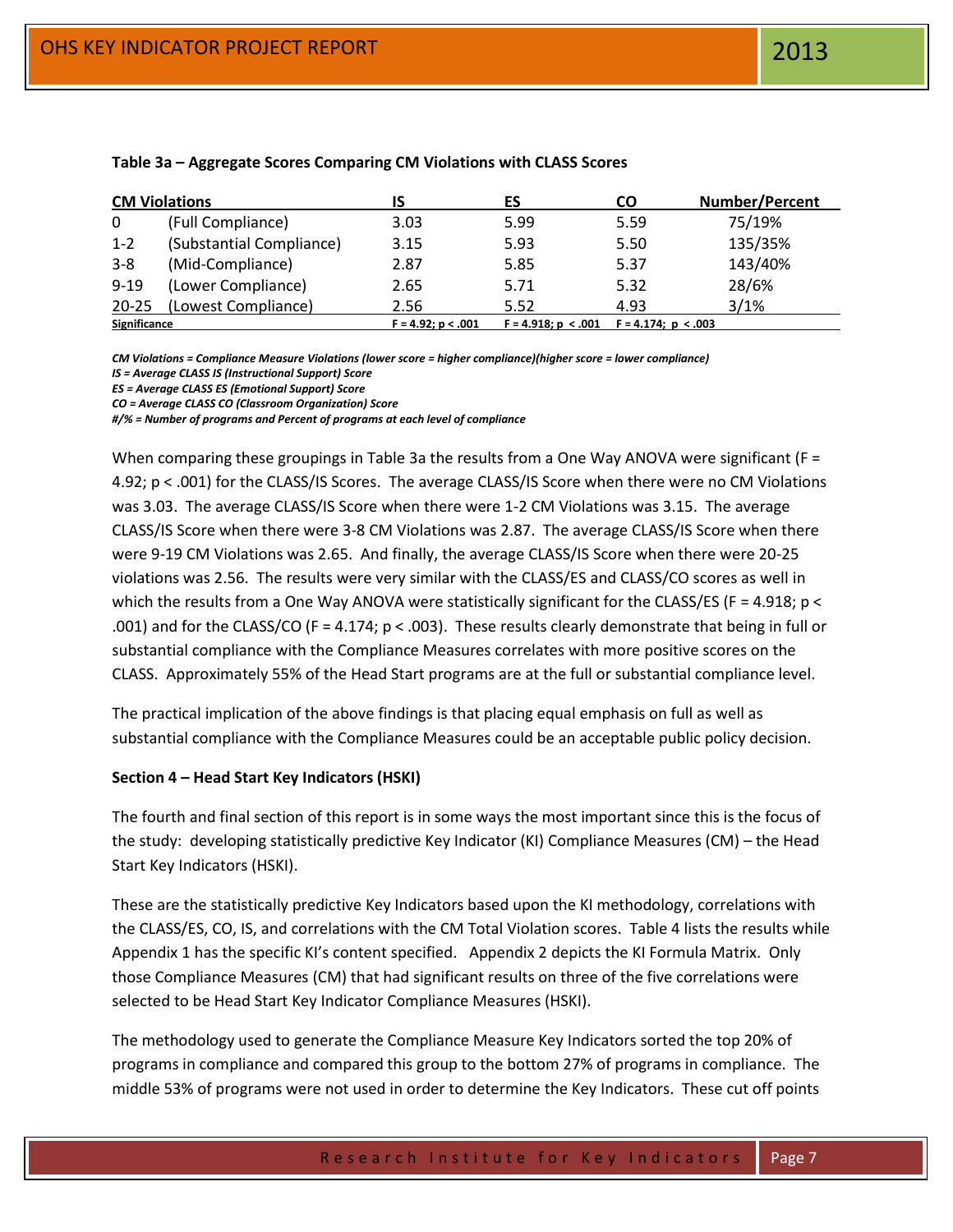were determined by the compliance distribution in which 20% of the programs were in 100% compliance while 27% of the programs had compliance scores of 95% or less.

| <b>HSKI/CM (2013)</b> | Phi      | <b>CLASS/ES</b> | CLASS/CO | CLASS/IS | <b>Total Violations</b> |
|-----------------------|----------|-----------------|----------|----------|-------------------------|
| CDE4.1                | .28***   | $.10*$          | ns       | ns       | $.30***$                |
| <b>CHS1.1</b>         | $.39***$ | $.15***$        | $.16***$ | ns       | $.39***$                |
| <b>CHS1.2</b>         | $.33***$ | $.18**$         | $.15***$ | $.10*$   | $.36***$                |
| CHS2.1                | .49***   | .18**           | $.15***$ | ns       | $.54***$                |
| CHS3.10               | $.39***$ | $.11*$          | $.11*$   | ns       | $.24***$                |
| GOV2.1                | $.31***$ | $.11*$          | ns       | ns       | $.46***$                |
| <b>SYS2.1</b>         | $.47***$ | $.15***$        | $.16***$ | $.14**$  | $.55***$                |
| <b>SYS3.4</b>         | $.58***$ | $.13*$          | $.10*$   | ns       | $.36***$                |

*Phi = the phi coefficient which statistically predicts compliance with the full set of CM's.*

*CLASS/ES = correlations between the specific CM and this specific scale of the CLASS. CLASS/CO = correlations between the specific CM and this specific scale of the CLASS. CLASS/IS = correlations between the specific CM and this specific scale of the CLASS.*

*Total Violations = correlations between the specific CM and the total number of CM violations for each program.*

*\* p < .05 \*\* p < .01 \*\*\* p < .001 ns = not significant* 

Separate Key Indicators were run for just Head Start only and Head Start/Early Head Start programs but the key indicators were only a subset of the above list, albeit a shorter list in each case. Based upon those phi coefficients, it was determined that using the above list for all Head Start only, Early Head Start, and Head Start/Early Head Start was a more efficient and effective way to monitor all the programs with one list of indicators rather than having separate key indicators for program types. The separate phi coefficients run for Head Start only and Head Start/Early Head Start programs did not show any significant differences because they were sub-samples of the overall sample drawn.

# **Section 4A – Suggested Use of the HSKI for Head Start Program Monitoring**

Now that Key Indicators have been generated, the next question is how to use HSKI in the program monitoring of Head Start. A possible way in which the HSKI could be used would be the following (see Figure 1) in which a differential monitoring approach could be used:

All programs would be administered the HSKI. If there is full (100%) compliance with the Head Start Key Indicators (HSKI) then the next scheduled review of the program would be an Abbreviated Monitoring Visit (AMV). If there is not 100% compliance with the Head Start Key Indicators (HSKI) then the next scheduled review of the program would be a Full Monitoring Visit (FMV) in which all Compliance Measures are reviewed. Based upon the results of the FMV a determination could be made regarding a compliance or non-compliance decision (see Figure 1) and how often the program will be visited.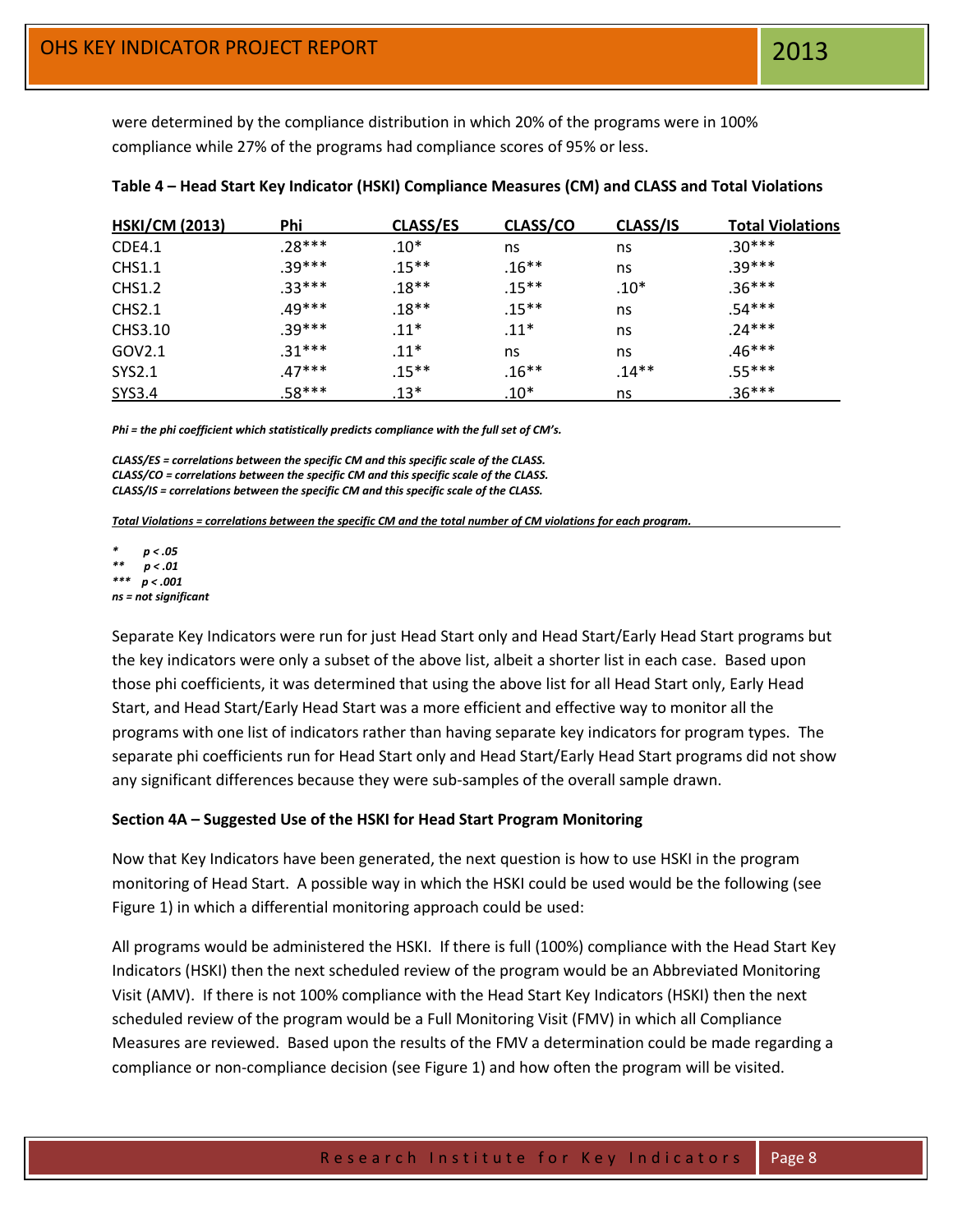

### **Figure 1 – Head Start Key Indicator (HSKI) Compliance Measures Differential Monitoring Model**

#### **Compliance Decisions:**

*Head Start Key Indicators (HSKI) – this becomes a screening tool to determine if a program receives an AMV OR FMV visit. HSKI (100%) = For the next visit, an Abbreviated Monitoring Visit (AMV) is conducted. Every 3-4 yrs a full Monitoring is conducted. HSKI (not 100%) = For the next visit, a Full Monitoring Visit (FMV) is conducted and all CMs are reviewed.*

*Compliance = 98%+ with all CMs which indicates substantial to full compliance and 100% with HSKI. For the next visit, an Abbreviated Monitoring Visit (AMV) is conducted.*

*Non-compliance = less than 98% with all CMs which indicates low compliance. For the next visit a Full Monitoring Visit (FMV) is conducted.*

Moving to a differential monitoring system could provide a cost effective and efficient model for Head Start program monitoring. This revision to the Head Start program monitoring system would combine a risk assessment and key indicator approach (see Appendix 3) in determining what compliance measures to review, how often, and how comprehensive a review should be utilized. It would continue to focus on the most critical compliance measures that statistically predict overall compliance with the full complement of compliance measures.

See Appendix 7 – Figure 2 for how the above differential monitoring system could impact the present Head Start Tri-Annual Review Monitoring System. In this appendix, a cost neutral monitoring system is proposed based upon the above DMLMA/Key Indicator Model.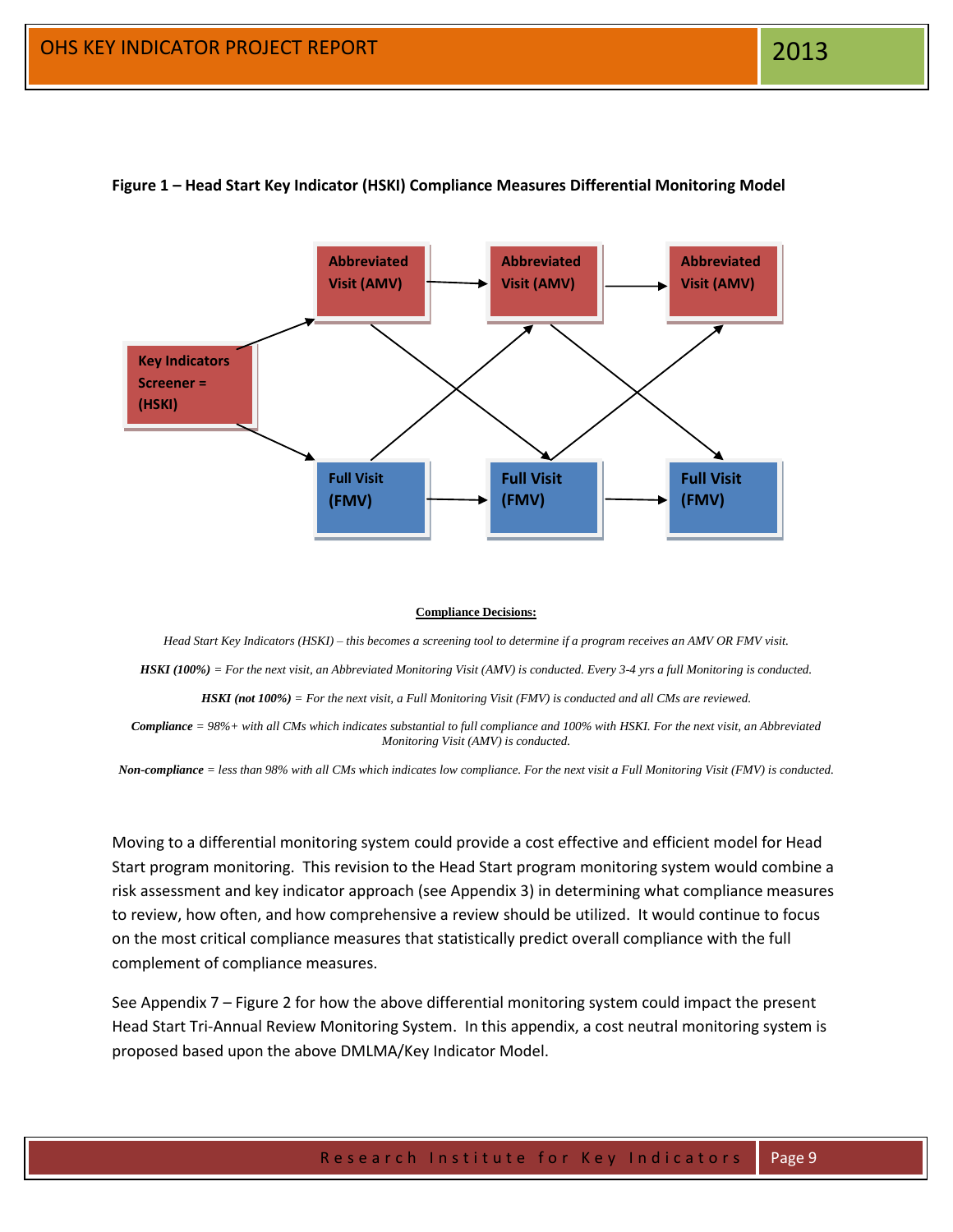#### **References**

Fiene (2013). *Differential monitoring logic model & algorithm*, Research Institute for Key Indicators, Middletown, Pennsylvania.

Fiene (2003). Licensing related indicators of quality child care, *Child Care Bulletin*, Winter 2002-2003, pps 12-13.

Fiene (1985). Measuring the effectiveness of regulations, *New England Journal of Human Services, 5*(2), 38-39.

Fiene (1981). A new tool for day care monitoring introduced by children's consortium, *Evaluation Practice, 1*(2), 10-11.

Fiene & Kroh (2000). Licensing Measurement and Systems, *NARA Licensing Curriculum*. Washington, D.C.: National Association for Regulatory Administration.

Fiene & Nixon (1985). Instrument based program monitoring and the indicator checklist for child care, *Child Care Quarterly, 14*(3), 198-214.

Griffin & Fiene (1995). *A systematic approach to policy planning and quality improvement for child care: A technical manual for state administrators*. Washington, D.C.: National Center for Clinical Infant Programs-Zero to Three.

#### **Footnotes**

- 1) PIR Dashboard Key Indicators could not be generated because the PIR data demonstrated little statistical predictive ability to be useful for discriminating between high and low compliant programs or program quality with the exception of staff having CDA's.
- 2) The correlation between Compliance Measures (CM) and the statistically predictive Key Indicators (HSKI) was .77 which exceeds the expected correlation threshold.
- 3) The correlations between the CLASS/ES, CO, IS and Key Indicators were the following: .27, .25, .17 respectively. The correlations between KI and ES and CO were higher than the correlations between CM and ES, CO as reported earlier in this report. The correlation between IS and CM was higher .20 than KI and IS (.17).
- 4) Because this study spans the 2012 Review Protocol and 2013 Monitoring Protocol, Compliance Indicators and Compliance Measures are used interchangeably with a preference given to using Compliance Measures (CM) in this report. There are 139 Compliance Indicators; 115 Compliance Measures, but for the purposes of this study 131 Compliance Measures were available in the 2012 Head Start data base drawn for this study.

**For additional information regarding this report, please contact:** Richard Fiene, Ph.D., Director Research Institute for Key Indicators 41 Grandview Drive Middletown, PA. 17057 [DrFiene@gmail.com](mailto:DrFiene@gmail.com) [RIKI.Institute@gmail.com](mailto:RIKI.Institute@gmail.com) 717-944-5868 Phone and Fax [http://RIKInstitute.wikispaces.com](http://rikinstitute.wikispaces.com/) <http://pennstate.academia.edu/RickFiene>

February 2013 (revised March, April 2013)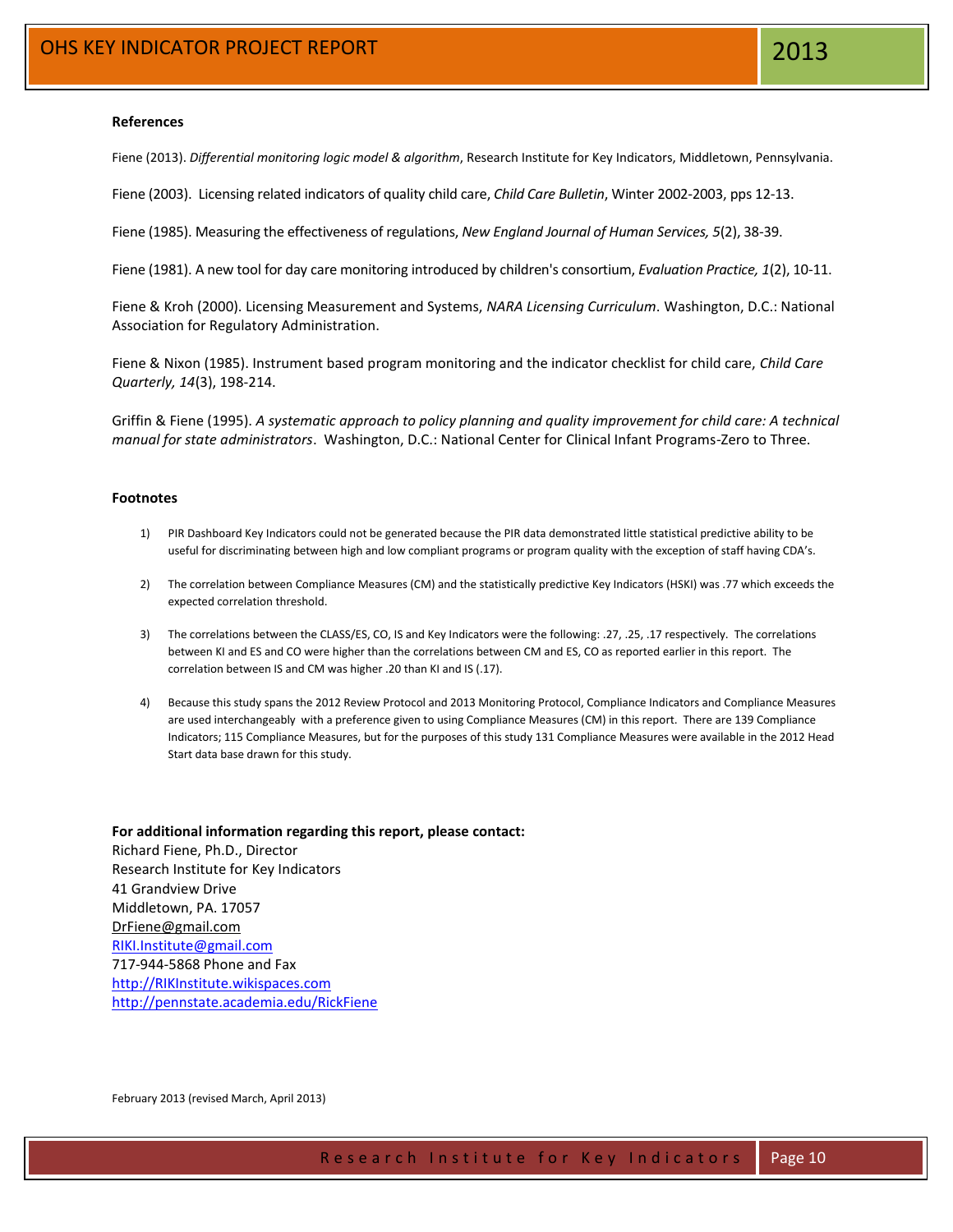**Appendix 1 – Head Start Key Indicators (HSKI) Compliance Measures Content**

| <b>CM</b>      | Content                                                                                                                                                                                                                                                                                                                                                                                                           | <b>Regulations/Law</b>                                                                |
|----------------|-------------------------------------------------------------------------------------------------------------------------------------------------------------------------------------------------------------------------------------------------------------------------------------------------------------------------------------------------------------------------------------------------------------------|---------------------------------------------------------------------------------------|
| $CDE4.1*$      | The program hires teachers who have the required qualifications, training, and<br>experience.                                                                                                                                                                                                                                                                                                                     | 1304.52(f), 645A(h)(1),<br>648A(a)(3)(B)(i), 648A(a)(3)(B)(ii),<br>648A(a)(3)(B)(iii) |
| <b>CHS1.1</b>  | The program engages parents in obtaining from a health care professional a<br>determination of whether each child is up to date on a schedule of primary and<br>preventive health care (including dental) and assists parents in bringing their children up<br>to date when necessary and keeping their children up to date as required.                                                                          | $1304.20(a)(1)(ii)$ ,<br>1304.20(a)(1)(ii)(A),<br>1304.20(a)(1)(ii)(B)                |
| <b>CHS1.2</b>  | The program ensures that each child with a known, observable, or suspected health, oral<br>health, or developmental problem receives follow-up and further testing, examination,<br>and treatment from a licensed or certified health care professional.                                                                                                                                                          | 1304.20(a)(1)(iii),<br>1304.20(a)(1)(iv), 1304.20(c)(3)(ii)                           |
| <b>CHS2.1</b>  | The program, in collaboration with each child's parent, performs or obtains the required<br>linguistically and age-appropriate screenings to identify concerns regarding children<br>within 45 calendar days of entry into the program, obtains guidance on how to use the<br>screening results, and uses multiple sources of information to make appropriate<br>referrals.                                       | 1304.20(a)(2), 1304.20(b)(1),<br>1304.20(b)(2), 1304.20(b)(3)                         |
| <b>CHS3.10</b> | Maintenance, repair, safety of facility and equipment                                                                                                                                                                                                                                                                                                                                                             | 1304.53(a)(7)                                                                         |
| GOV2.1*        | Members of the governing body and the Policy Council receive appropriate training and<br>technical assistance to ensure that members understand information they receive and<br>can provide effective oversight of, make appropriate decisions for, and participate in<br>programs of the Head Start agency.                                                                                                      | 642(d)(3)                                                                             |
| <b>SYS2.1</b>  | The program established and regularly implements a process of ongoing monitoring of its<br>operations and services, including delegate agencies, in order to ensure compliance with<br>Federal regulations, adherence to its own program procedures, and progress towards the<br>goals developed through its Self-Assessment process.                                                                             | $1304.51(i)(2)$ , 641A(g)(3)                                                          |
| <b>SYS3.4</b>  | Prior to employing an individual, the program obtains a: Federal, State, or Tribal criminal<br>record check covering all jurisdictions where the program provides Head Start services to<br>children; Federal, State, or Tribal criminal record check as required by the law of the<br>jurisdiction where the program provides Head Start services; Criminal record check as<br>otherwise required by Federal law | $648A(g)(3)(A)$ , 648A(g)(3)(B),<br>648A(g)(3)(C)                                     |

**\*** *FY 2013 Office of Head Start Monitoring Protocol (October 26, 2013) Compliance Measures*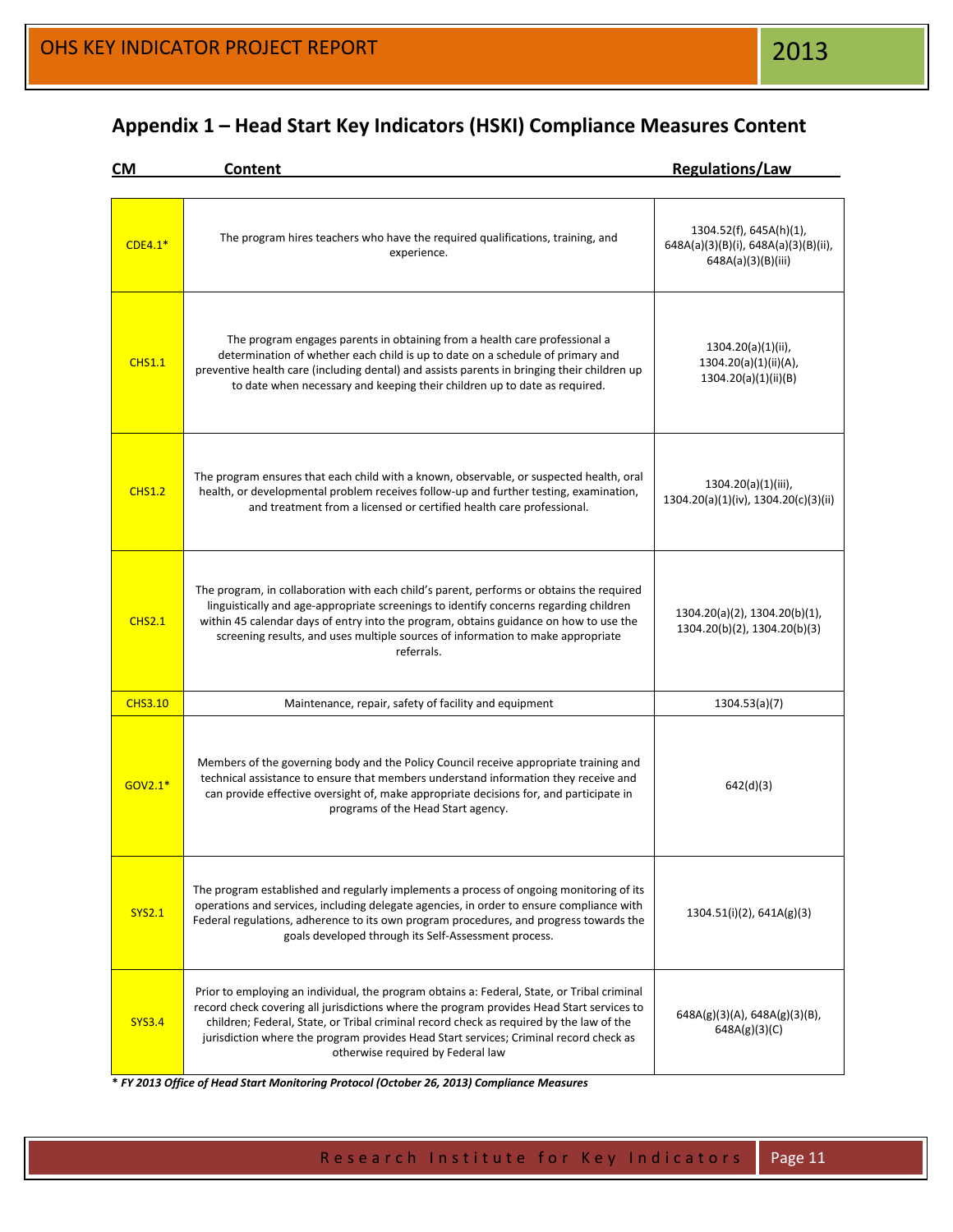|                     | <b>Providers In</b> | <b>Programs Out Of</b> | <b>Row Total</b>   |
|---------------------|---------------------|------------------------|--------------------|
|                     | <b>Compliance</b>   | <b>Compliance</b>      |                    |
| <b>High Group</b>   |                     |                        |                    |
| <b>Low Group</b>    |                     |                        |                    |
| <b>Column Total</b> | W                   |                        | <b>Grand Total</b> |

# **Appendix 2: Key Indicator Formula Matrix for HSKI – Head Start Key Indicators**

**Key Indicator Statistical Methodology (Calculating the Phi Coefficient):**

$$
\phi = (A)(D) - (B)(C) \div \sqrt{(W)(X)(Y)(Z)}
$$

*A = High Group + Programs in Compliance on Specific Compliance Measure.*

*B = High Group + Programs out of Compliance on Specific Compliance Measure.*

*\_\_\_\_\_\_\_\_\_\_\_\_\_\_\_\_\_\_\_\_\_\_\_\_\_\_\_\_\_\_\_\_\_\_\_\_\_\_\_\_\_\_\_\_\_\_\_\_\_\_\_\_\_\_\_\_\_\_\_\_\_\_\_\_*

\_\_\_\_\_\_\_\_\_\_\_\_\_\_\_\_\_\_\_\_\_\_\_\_\_\_\_\_\_\_\_\_\_\_\_\_\_\_\_\_\_\_\_\_\_\_\_\_\_\_\_\_\_\_\_\_\_\_\_\_\_\_\_\_\_\_\_\_\_\_

*C = Low Group + Programs in Compliance on Specific Compliance Measure.*

*D = Low Group + Programs out of Compliance on Specific Compliance Measure.*

*W = Total Number of Programs in Compliance on Specific Compliance Measure.*

*X = Total Number of Programs out of Compliance on Specific Compliance Measure.*

*Y = Total Number of Programs in High Group.*

*Z = Total Number of Programs in Low Group.*

*High Group = Top 20% of Programs in Compliance with all Compliance Measures. Low Group = Bottom 27% of Programs in Compliance with all Compliance Measures.*

| <b>Phi Coefficient Range</b> | <b>Characteristic of Indicator</b> | <b>Decision</b> |  |
|------------------------------|------------------------------------|-----------------|--|
| $(+1.00) - (+.26)$           | <b>Good Predictor</b>              | Include on HSKI |  |
| $(+.25) - (0)$               | <b>Too Easy</b>                    | Do not Include  |  |
| $(0) - (-.25)$               | <b>Too Difficult</b>               | Do not Include  |  |
| $(-.26) - (-1.00)$           | <b>Terrible Predictor</b>          | Do not Include  |  |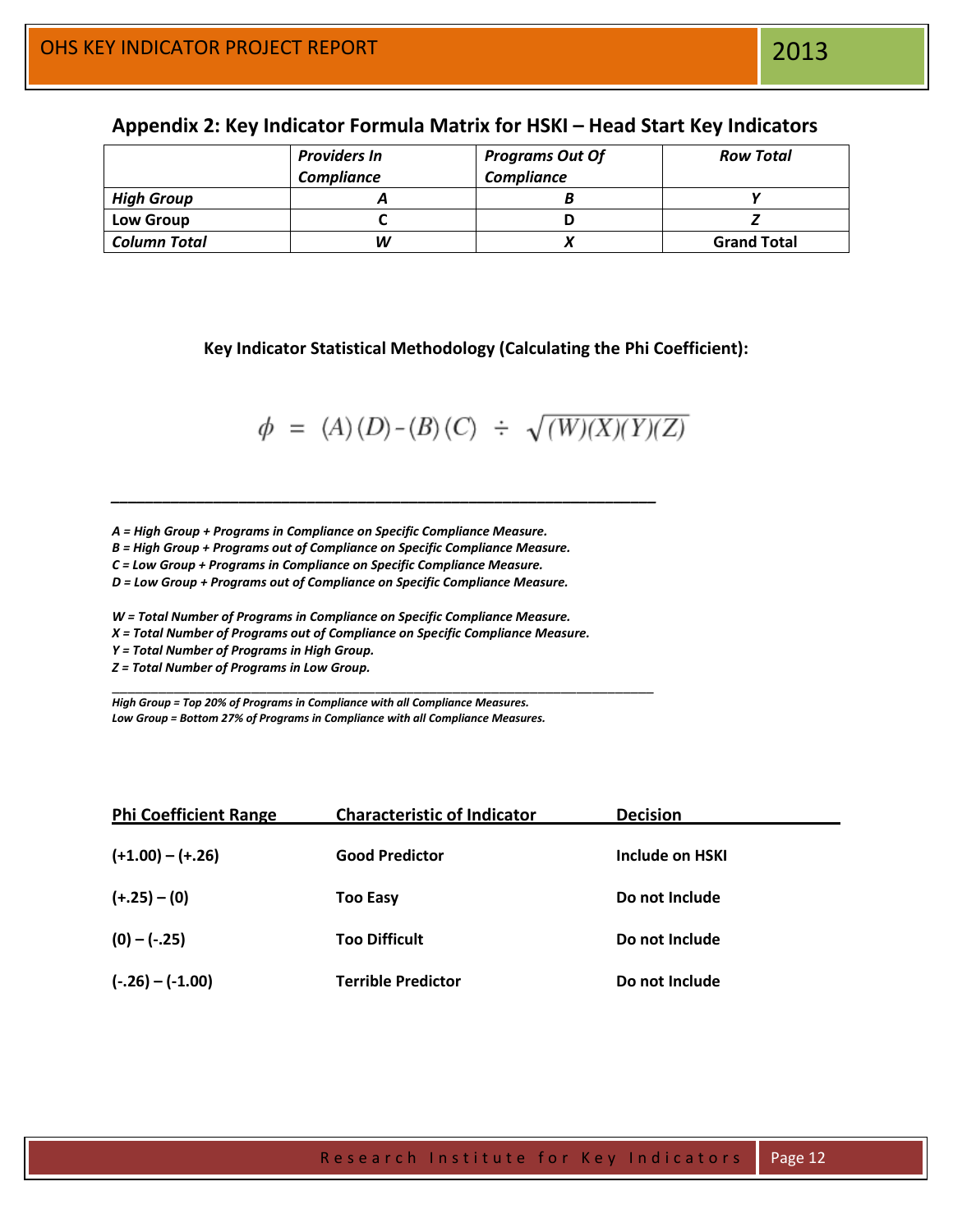**Appendix 3**

# **DIFFERENTIAL MONITORING LOGIC MODEL AND ALGORITHM (Fiene, 2012)** *DMLMA©* **Applied to the Office of Head Start Program Monitoring Compliance System**

**CI + PQ => RA + KI => DM**

*Head Start Examples:*

**CI = Head Start Performance Standards (HSPS) PQ = CLASS ES, IS, CO (CLASS) RA = Compliance Measures (CM) KI = Key Indicators (generated from this study = Head Start Key Indicators (HSKI)) DM = Not Applicable at this time (NA) but see Figure 1 for a proposed model**

> *DMLMA© Thresholds: High Correlations (.70+) = CI x KI. Moderate Correlations (.50+) = CI x RA; RA x DM; RA x KI; KI x DM. Lower Correlations (.30+) = PQ x CI; PQ x RA; PQ x KI.*

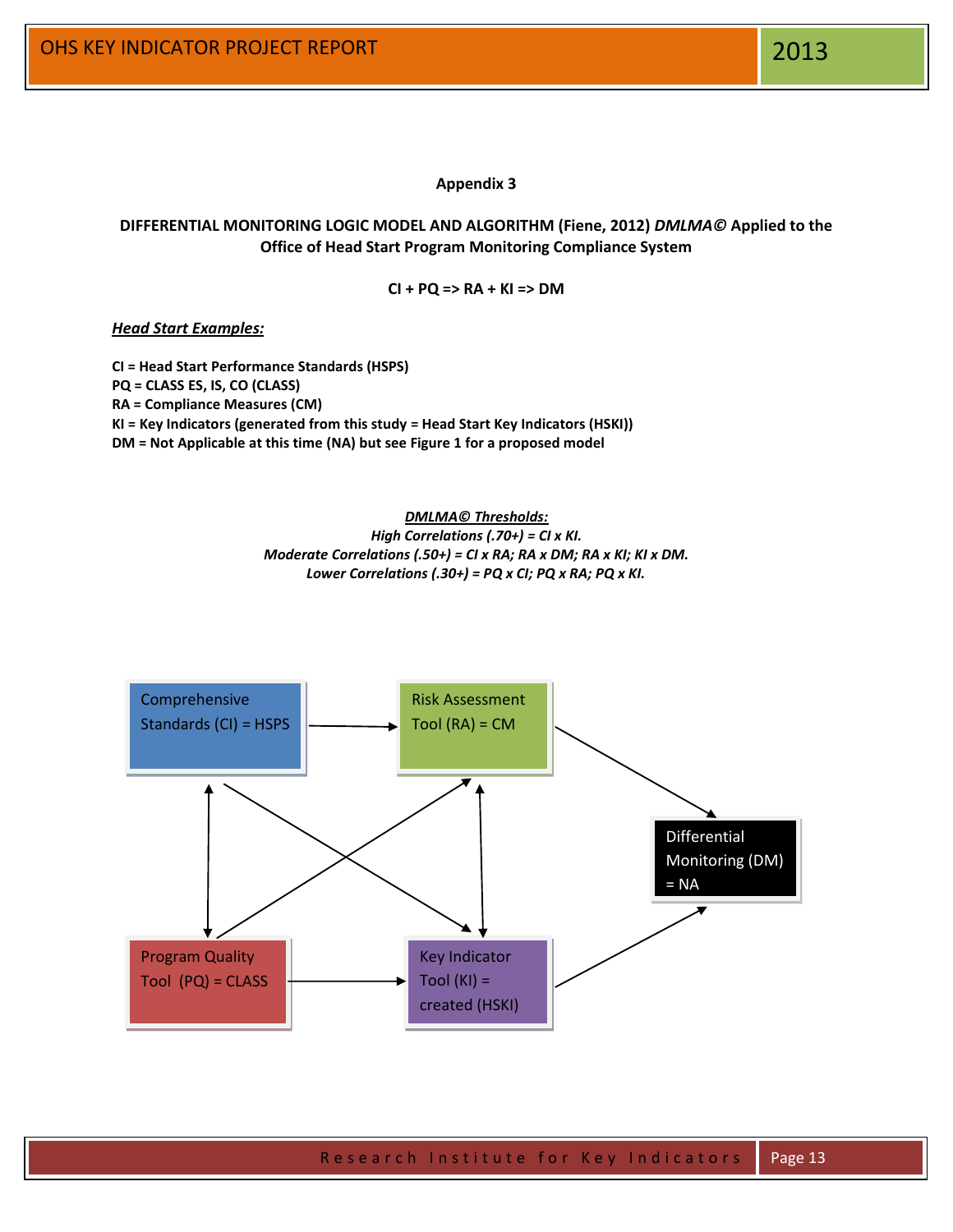# **Appendix 4: Content Areas and Compliance Measures**

| <b>Content Areas and Compliance Measures</b>                                                                                    | Percent (%) |
|---------------------------------------------------------------------------------------------------------------------------------|-------------|
| FY 2012 OHS On-Site Review Protocol (FY 2013 OHS Monitoring Protocol)                                                           | Compliance  |
| CDE - CHILD DEVELOPMENT AND EDUCATION                                                                                           | 99%         |
| 1.1(2.2) The program implements a curriculum that is aligned with the Head Start Child Development and Early Learning Framework | 99%         |
| 1.2 The program implements a curriculum that is evidence-based                                                                  | 99%         |
| 1.3(2.1) The curriculum is comprehensive                                                                                        | 99%         |
| 2.1 The program implements an infant toddler curriculum                                                                         | 99%         |
| 2.2 The program develops secure relationships in out of home care settings for infants and toddlers                             | 100%        |
| 2.3 The program implements an infant/toddler curriculum that encourages trust                                                   | 100%        |
| 2.4 The program encourages the development of self-awareness, autonomy                                                          | 100%        |
| 2.5 The program fosters independence.                                                                                           | 100%        |
| 2.6 The program enhances each child's strengths by encouraging self control                                                     | 99%         |
| 2.7 The program plans for routines and transitions                                                                              | 99%         |
| 2.9 The program encourages respect for others feelings and rights.                                                              | 99%         |
| 2.10 The program provides opportunities for children to engage in child-initiated                                               | 100%        |
| 2.11 Nutrition services contribute to children's development and socialization                                                  | 100%        |
| 3.1 The program uses information from screenings, ongoing observations                                                          | 99%         |
| 3.3 The programs' nutrition program is designed and implemented to meet the nutritional needs                                   | 98%         |
| 3.4(CHS4.5) Meal and snack periods are appropriately scheduled                                                                  | 99%         |
| 3.5(3.2) Services provided to children with identified disabilities are designed to support                                     | 100%        |
| 3.6(3.3) The program designates a staff member or consultant to coordinate services for children w/disabilities                 | 100%        |
| 3.7(3.4) The program has secured the services of a mental health professional                                                   | 97%         |
| 3.8(3.5) The program's approach to CDE is developmentally and linguistically appropriate                                        | 99%         |
| 4.1 The program establishes goals for improving school readiness                                                                | 98%         |
| 4.2 The program uses self assessment information on school readiness goals                                                      | 99%         |
| 4.3 The program demonstrates that children who are dual language learners                                                       | 100%        |
| 5.1(4.1) The program hires teachers who have the required qualifications, training, & experience.                               | 92%         |
| 5.2 The program ensures that family child care providers have the required qualifications                                       | 100%        |
| 5.3 The program ensures that all full time Head Start employees who provide direct education                                    | 96%         |
| 5.4 The program ensures that home visitors have the required qualifications, training                                           | 99%         |
| 5.5 When the majority of children speak the same language                                                                       | 99%         |
| CHS - CHILD HEALTH AND SAFETY                                                                                                   | 97%         |
| 1.1 The program engages parents in obtaining from a health care professional a determination of whether each child              | 89%         |
| 1.2 The program ensures that each child with a known, observable, or suspected health, oral health                              | 92%         |
| 1.3 The program involves parents, consulting with them immediately when child health or developmental problems                  | 100%        |
| 1.4 The program informs parents and obtains authorization prior to all health procedures                                        | 98%         |
| 1.5 The program has established procedures for tracking the provision of health services.                                       | 97%         |
| 1.6 The EHS program helps pregnant women, immediately after enrollment in the program, access through referrals                 | 100%        |
| 1.7 Program health staff conduct a home visit or ensure that a health staff member visits each newborn within 2 weeks of birth  | 97%         |
| 2.1 The program, in collaboration with each child's parent, performs or obtains the required screenings                         | 84%         |
| 2.2 A coordinated screening, assessment, and referral process for all children                                                  | 98%         |
| 2.3 The program, in partnership with the LEA or Part C Agency, works to inform and engage parents in all plans for screenings   | 99%         |
| 3.1 Facilities used for center based program options comply with state and local licensing                                      | 100%        |
| 3.2 The program ensures that sufficient equipment, toys, materials, and furniture are provided.                                 | 97%         |
| 3.3 Precautions are taken to ensure the safety of children.                                                                     | 99%         |
| 3.4 The program ensures that medication is properly stored and is not accessible to children.                                   | 98%         |
| 3.5 The program ensures that no hazards are present around children.                                                            | 89%         |
| 3.6 The program ensures that sleeping arrangements for infants do not use soft bedding materials.                               | 99%         |
| 3.7 All infant and toddler toys are made of non-toxic materials and sanitized regularly.                                        | 99%         |
| 3.8 The program has adequate usable indoor and outdoor space.                                                                   | 99%         |
| 3.9 Outdoor play areas are arranged to prevent children from getting into unsafe or unsupervised areas                          | 100%        |
| 3.10 The program provides for maintenance, repair, safety, and security of all Head Start facilities and equipment.             | 85%         |
| 3.11 The program's facilities provide adequately for children with disabilities                                                 | 100%        |
| 4.1 Staff, volunteers, and children wash their hands with soap and running water.                                               | 98%         |
| 4.2 Spilled bodily fluids are cleaned up and disinfected immediately                                                            | 100%        |
| 4.3 The program adopts sanitation and hygiene practices for diapering                                                           | 99%         |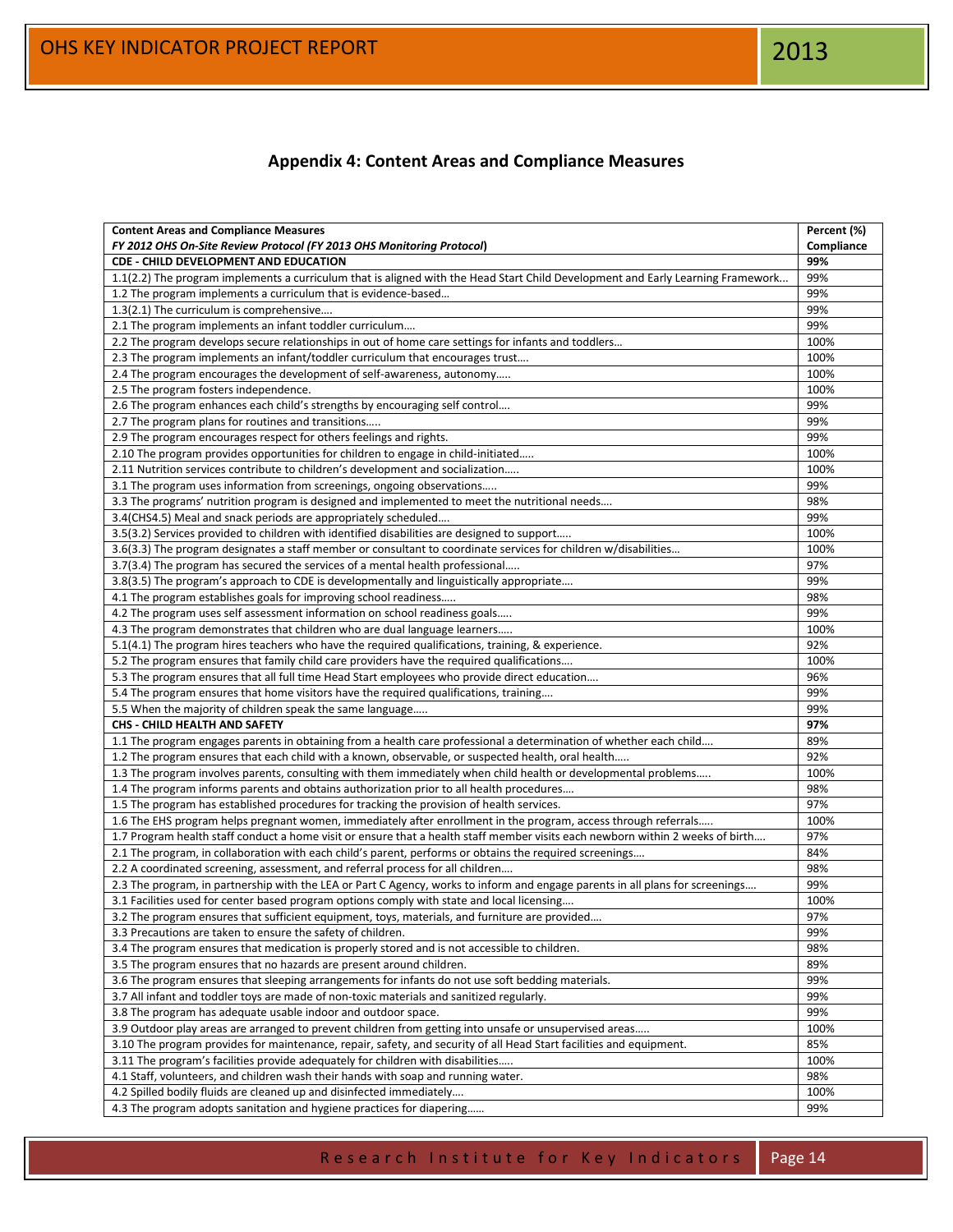| 4.4(4.7) The program ensures that facilities are available for proper refrigerated storage and handling of breast milk and formula.                                                                                      | 100%        |
|--------------------------------------------------------------------------------------------------------------------------------------------------------------------------------------------------------------------------|-------------|
| 4.5(4.8) Effective oral hygiene is promoted among children in conjunction with meals.                                                                                                                                    | 99%         |
| 5.1 The program ensures appropriate class and group sizes based on the predominant age of the children.                                                                                                                  | 99%         |
| 5.2 The program ensures that no more than eight children are placed in an infant and toddler space                                                                                                                       | 99%         |
| 6.1 The program's vehicles are properly equipped.                                                                                                                                                                        | 99%         |
| 6.2 At least one bus monitor is aboard the vehicle at all times.                                                                                                                                                         | 99%         |
| 6.3 Children are released only to a parent                                                                                                                                                                               | 99%         |
| 6.4 Each bus monitor, before duty, has been trained on child boarding and exiting procedures                                                                                                                             | 99%         |
| 6.5 The program ensures that persons employed to drive vehicles receive the required behind the wheel training                                                                                                           | 99%         |
| 6.6 Specific types of transportation assistance offered are made clear to all prospective families                                                                                                                       | 100%        |
| ERSEA - ELIGIBILITY, RECRUITMENT, SLECTION, ENROLLMENT, AND ATTENDANCE                                                                                                                                                   | 98%         |
|                                                                                                                                                                                                                          |             |
| 1.1 The program developed and implemented a process that is designed to actively recruit families                                                                                                                        | 99%         |
| 1.2 The program has a systematic process for establishing selection criteria                                                                                                                                             | 99%         |
| 1.3 The program has established and implemented outreach and enrollment policies and procedures                                                                                                                          | 99%         |
| 2.1 Program staff verified each child's eligibility                                                                                                                                                                      | 94%         |
| 2.2 The program enrolls children who are categorically eligible                                                                                                                                                          | 99%         |
| 2.3 The American Indian or Alaskan Native programs ensure that the children who meet the following requirements                                                                                                          | 100%        |
| 3.1 Actual program enrollment is composed of at least 10 percent children with disabilities.                                                                                                                             | 96%         |
| 3.2 The program enrolled 100% of its funded enrollment                                                                                                                                                                   | 98%         |
| 3.3 The program has documentation to support monthly enrollment data                                                                                                                                                     | 98%         |
| 4.1 When monthly average daily attendance in center based programs falls below 85%, the causes of absenteeism                                                                                                            | 99%         |
| 4.2 The program ensures that no child's enrollment or participation in the Head Start program is contingent on payment of a fee.                                                                                         | 99%         |
| FCE - FAMILY AND COMMUNITY ENGAGEMENT                                                                                                                                                                                    | 99%         |
| 1.1(1.2) Program staff are familiar with the backgrounds of families and children                                                                                                                                        | 100%        |
| 1.2(1.3) A strength based and family driven collaborative partnership building process is in place                                                                                                                       | 100%        |
| 1.3(1.4) The program provides resources and services for families' needs, goals, and interests                                                                                                                           | 99%         |
| 2.1 The program provides opportunities for parents to enhance their parenting skills                                                                                                                                     | 99%         |
| 2.2 Parents and staff share their respective concerns and observations about their individual children                                                                                                                   | 99%         |
| 2.3 On site mental health consultation assists the program in providing education to parents                                                                                                                             | 97%         |
| 3.1 Program staff plan, schedule, and facilitate no fewer than two staff parent conferences                                                                                                                              | 98%         |
| 3.2(1.1) The program is open to parents during all program hours                                                                                                                                                         | 99%         |
| 3.3(3.2) In home based settings, programs encourage parents to be integrally involved in their children's development.                                                                                                   | 99%         |
|                                                                                                                                                                                                                          |             |
| 3.4(3.3) Programs provide opportunities for children and families to participate in literacy services                                                                                                                    | 99%         |
| 3.5(3.4) The program builds parents' confidence to advocate for their children by informing parents of their rights                                                                                                      | 99%         |
| 4.1 The program has procedures to support successful transitions for enrolled children                                                                                                                                   | 99%         |
| 4.2 The program initiates transition planning for each EHS enrolled child at least 6 months prior to the child's 3 <sup>rd</sup> birthday                                                                                | 99%         |
| 5.1 The program has established and maintains a health services advisory committee.                                                                                                                                      | 97%         |
| 5.2 The program has taken steps to establish ongoing collaborative relationships with community organizations                                                                                                            | 100%        |
| 5.3 The program coordinates with and has current interagency agreements in place with LEA's                                                                                                                              | 98%         |
| <b>FIS-FISCAL INTEGRITY</b>                                                                                                                                                                                              | 97%         |
| 1.1 The program's financial management systems provide for effective control                                                                                                                                             | 94%         |
| 1.2 The program sought and received prior approval in writing for budget changes                                                                                                                                         | 99%         |
| 1.3 The program minimized the time elapsing between the advancement of funds from the Payment Management System                                                                                                          | 100%        |
| 1.4 The program used Head Start funds to pay the cost of expenses                                                                                                                                                        | 99%         |
| 1.5 The program has obtained and maintained required insurance coverage for risks and liabilities.                                                                                                                       | 99%         |
| 2.1 Financial reports and accounting records are current, accurate, complete                                                                                                                                             | 98%         |
| 2.2 Monthly financial statements, are provided to program governing bodies and policy groups                                                                                                                             | 97%         |
| 3.1(3.1) The program has procurement procedures that provide all requirements specified in the applicable statutes                                                                                                       | 95%         |
| 3.2(3.1) Contracts and delegate agency agreements are current, available, signed, and dated                                                                                                                              | 96%         |
| 4.1 Original time records are prepared and properly signed by the individual employee & approved                                                                                                                         | 97%         |
| 4.2 Head Start or EHS grant funds are not used as any part of the monetary compensation                                                                                                                                  | 99%         |
| 4.3 Total compensation for personal services charged to the grant are allowable and reasonable                                                                                                                           | 98%         |
| 5.1 The grantee has implemented procedures to determine allowability, allocability, and reasonableness of costs                                                                                                          | 95%         |
|                                                                                                                                                                                                                          |             |
| 5.2 Indirect cost charges are supported by a negotiated and approved indirect cost rate.<br>5.3 If the grantee is required to allocate costs between funding sources, the program utilizes a method for allocating costs | 100%<br>97% |
|                                                                                                                                                                                                                          |             |
| 5.4 The financial records of the grantee are sufficient to allow verification that non-Federal participation is necessary                                                                                                | 90%         |
| 5.5(5.3) The grantee can demonstrate that all contributions of non-Federal share are necessary and reasonable                                                                                                            | 98%         |
| 5.6(5.4) During each funding period reviewed the grantee charged to the award only costs resulting from obligations                                                                                                      | 98%         |
| 6.1(6.1;6.2) For grantees that own facilities purchased or constructed using Head Start grant funds, documentation is available                                                                                          | 97%         |
| 6.2(6.1;6.2) The grantee meets property management standards for equipment purchased using HS funds                                                                                                                      | 94%         |
| 6.3(6.1;6.2) Grantees that entered into a mortgage or other loan agreement using collateral property complied with Federal regs                                                                                          | 97%         |
| 6.4(6.1;6.2) The amount which the grantee may claim a cost or non-Federal share contribution                                                                                                                             | 96%         |
| <b>GOV-PROGRAM GOVERNANCE</b>                                                                                                                                                                                            | 96%         |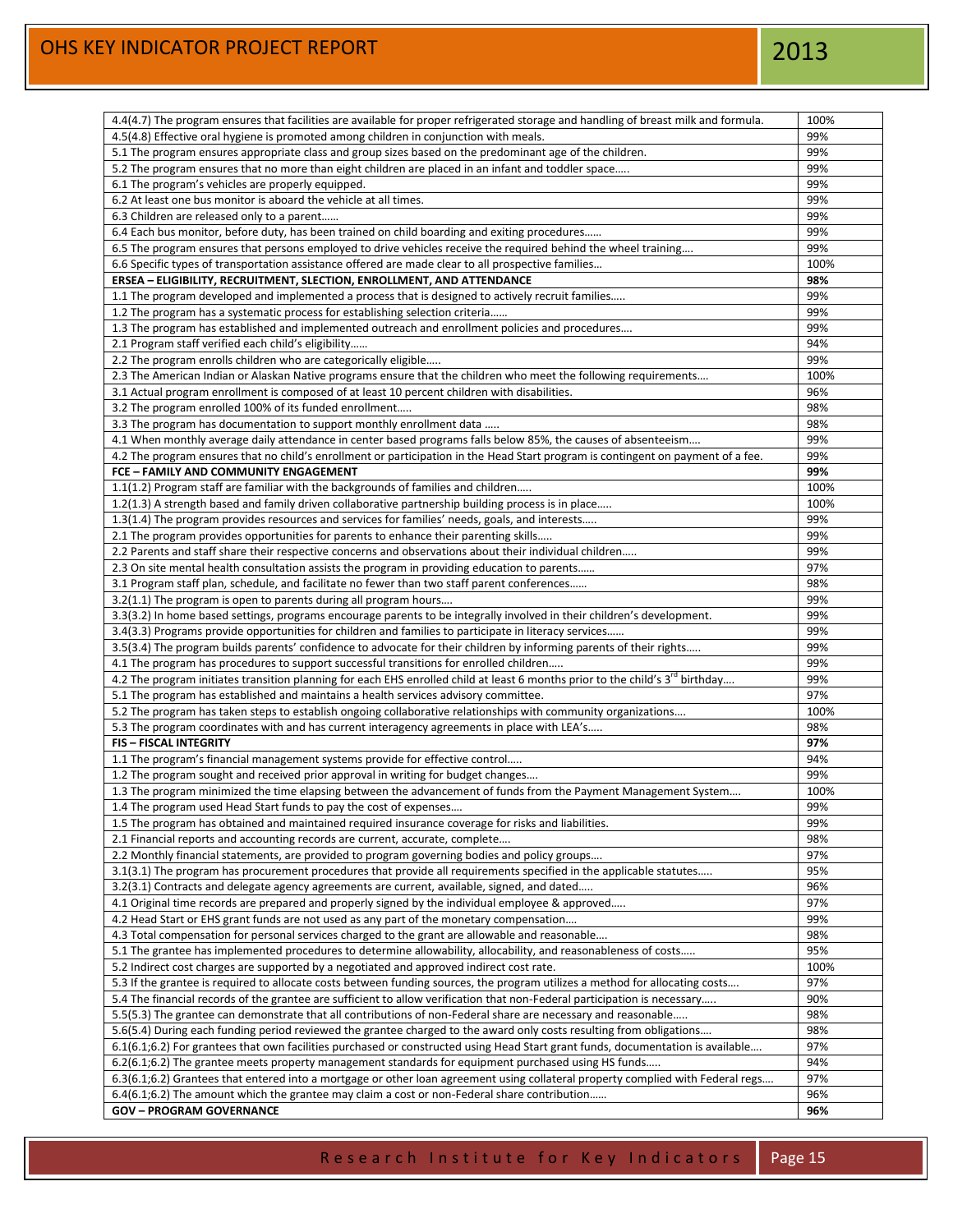| 1.1 The program has a governing body                                                                                        | 98% |
|-----------------------------------------------------------------------------------------------------------------------------|-----|
| 1.2 The program has established a policy council                                                                            | 98% |
| 2.1 Policy council and plicy committee members are supported by the program                                                 | 99% |
| 2.2 The program has policies and procedures in place to ensure that member of the governing body & PAC are free             | 97% |
| 3.1(2.1) Members of the governing body and the PAC receive appropriate training and TA                                      | 94% |
| 3.2(2.2) The governing body performs required activities and makes decisions pertaining to program administration           | 95% |
| 3.3 The governing body approves financial management, accounting, and reporting policies                                    | 99% |
| 3.4 The governing body reviews and approves all of the program's major policies                                             | 95% |
| 3.5(2.4) The PAC approves and submits decisions about identified program activities to the governing body.                  | 98% |
| 4.1(3.1) Governing body and PAC members r3egulatly receive and use information about program planning                       | 88% |
| <b>SYS - MANAGEMENT SYSTEMS</b>                                                                                             | 91% |
| 1.1 The program routinely engages in a process of systematic planning that utilizes the results of the community assessment | 97% |
| 1.2(5.1) At least annually, the program conducts a self assessment of program effectiveness                                 | 97% |
| 2.1(5.2) The program established and regularly implements a process of ongoing monitoring of its operations and services    | 86% |
| 2.2 The program established and maintains a record keeping system regarding children, families, and staff                   | 92% |
| 2.3 The program publishes and makes available to the public an annual report                                                | 88% |
| 3.1 The program has established an organizational structure that provides for adequate supervision                          | 97% |
| 3.2 The program develops and implements written standards of conduct                                                        | 97% |
| 3.3 The program ensures that each staff member completes an initial health examination                                      | 90% |
| 3.4 Prior to employing an individual, the program obtains: criminal record check                                            | 66% |
| 4.1 The program has mechanisms for regular communication among all program staff                                            | 98% |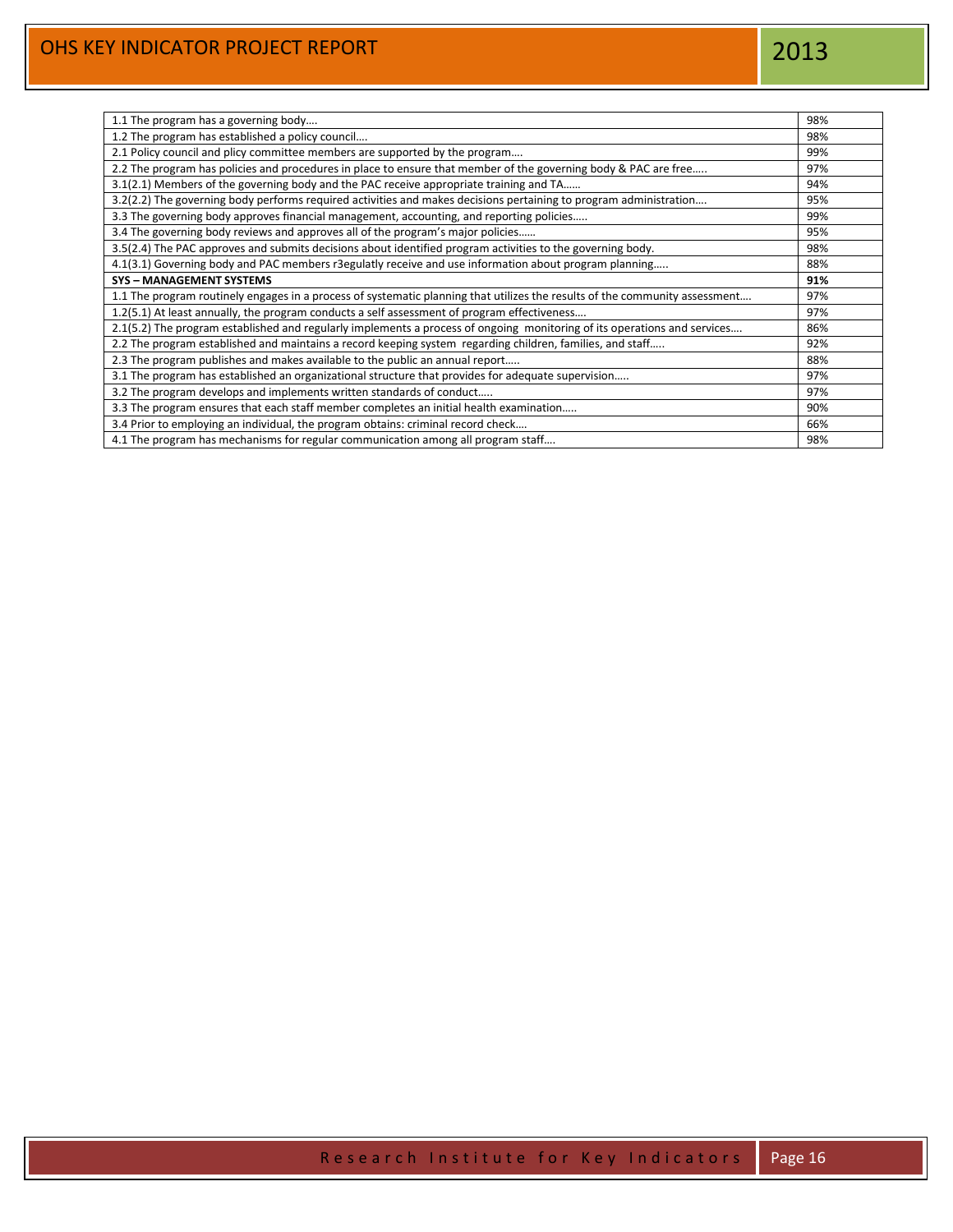**Appendix 5 – Histograms of Total Compliance Measure Violations, CLASS (IS, ES, CO) Scores and Head Start Key Indicator (HSKI) Scores**

# **Total Compliance Measure Violations**

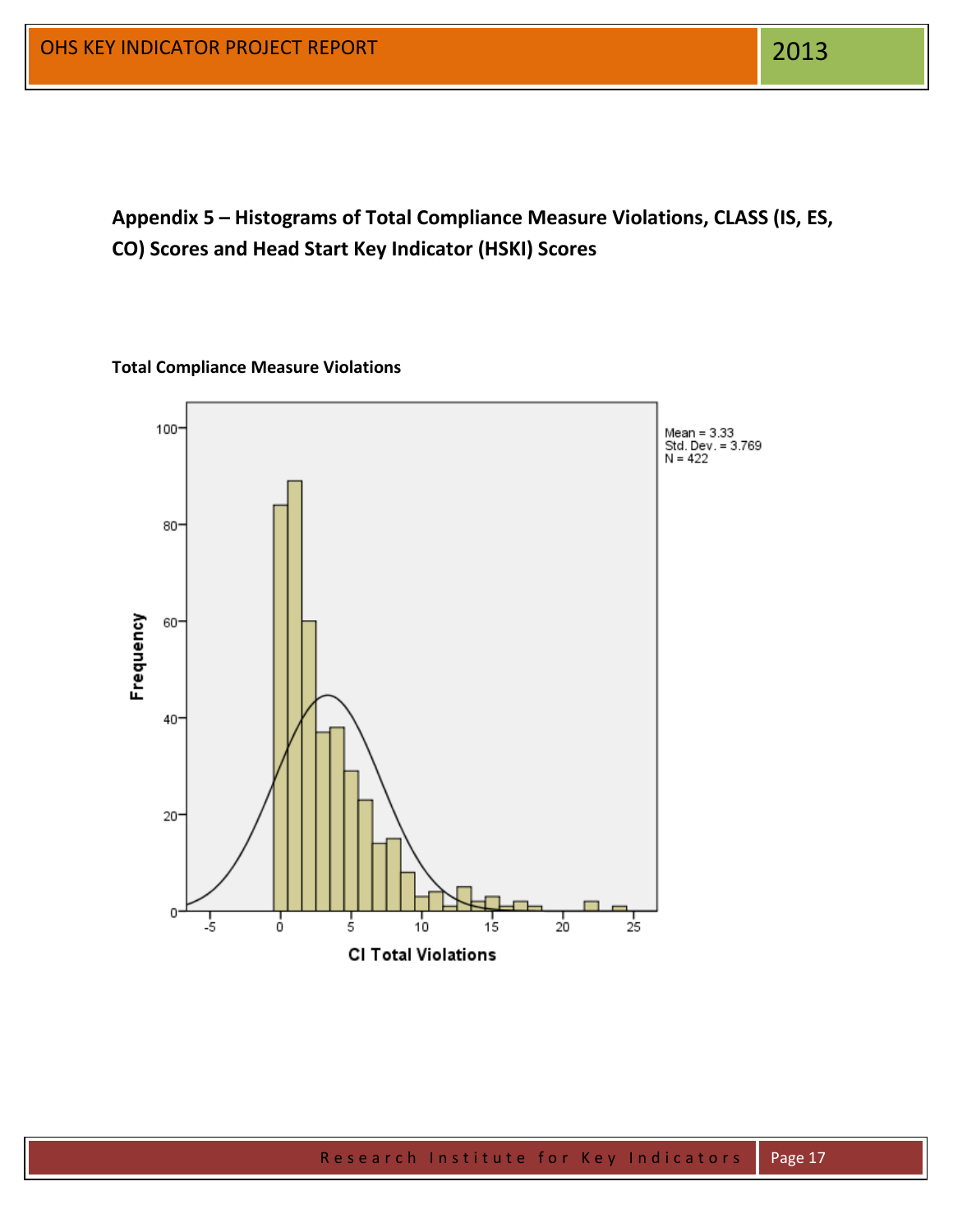# **CLASS ES Scores**

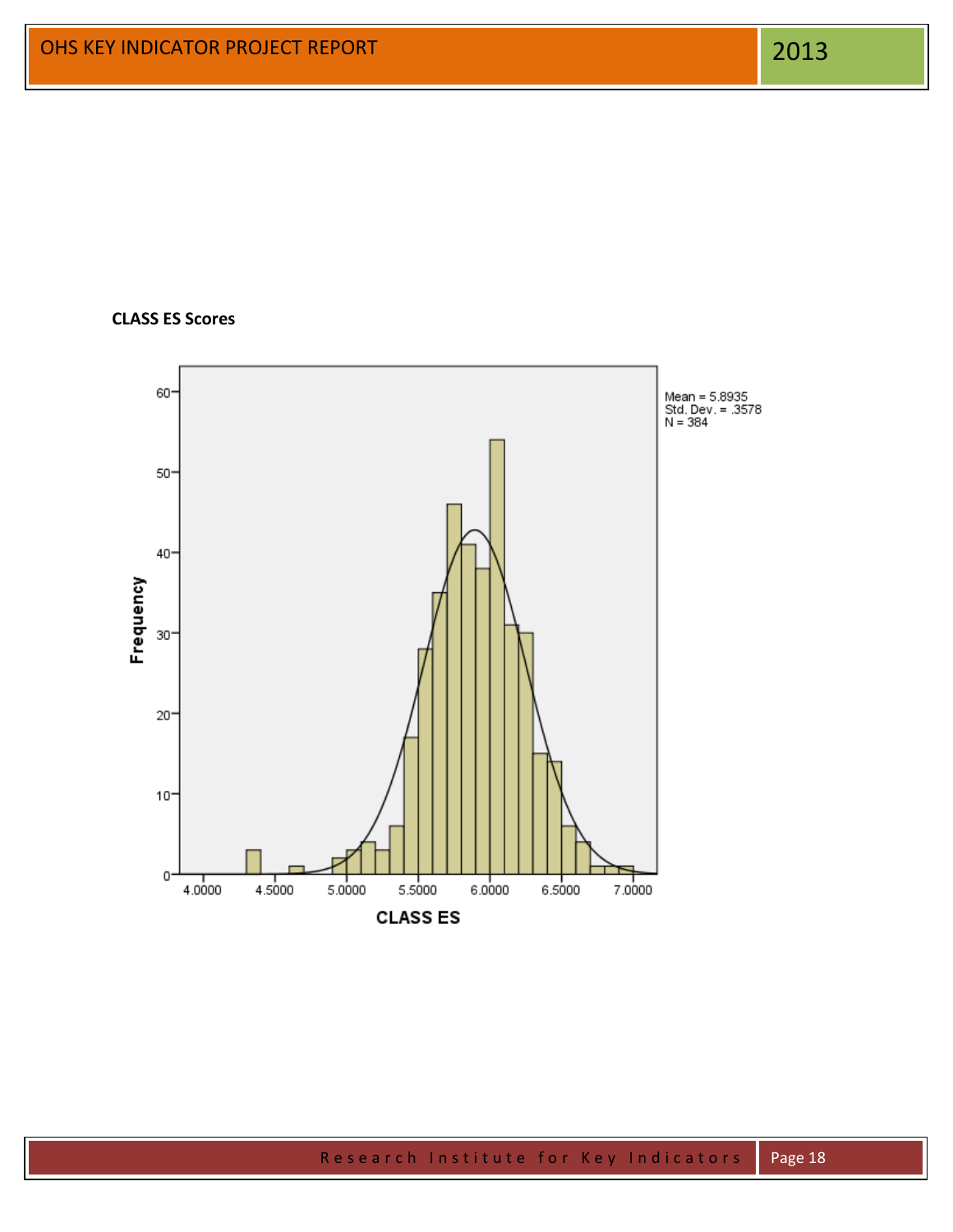# **CLASS CO Scores**

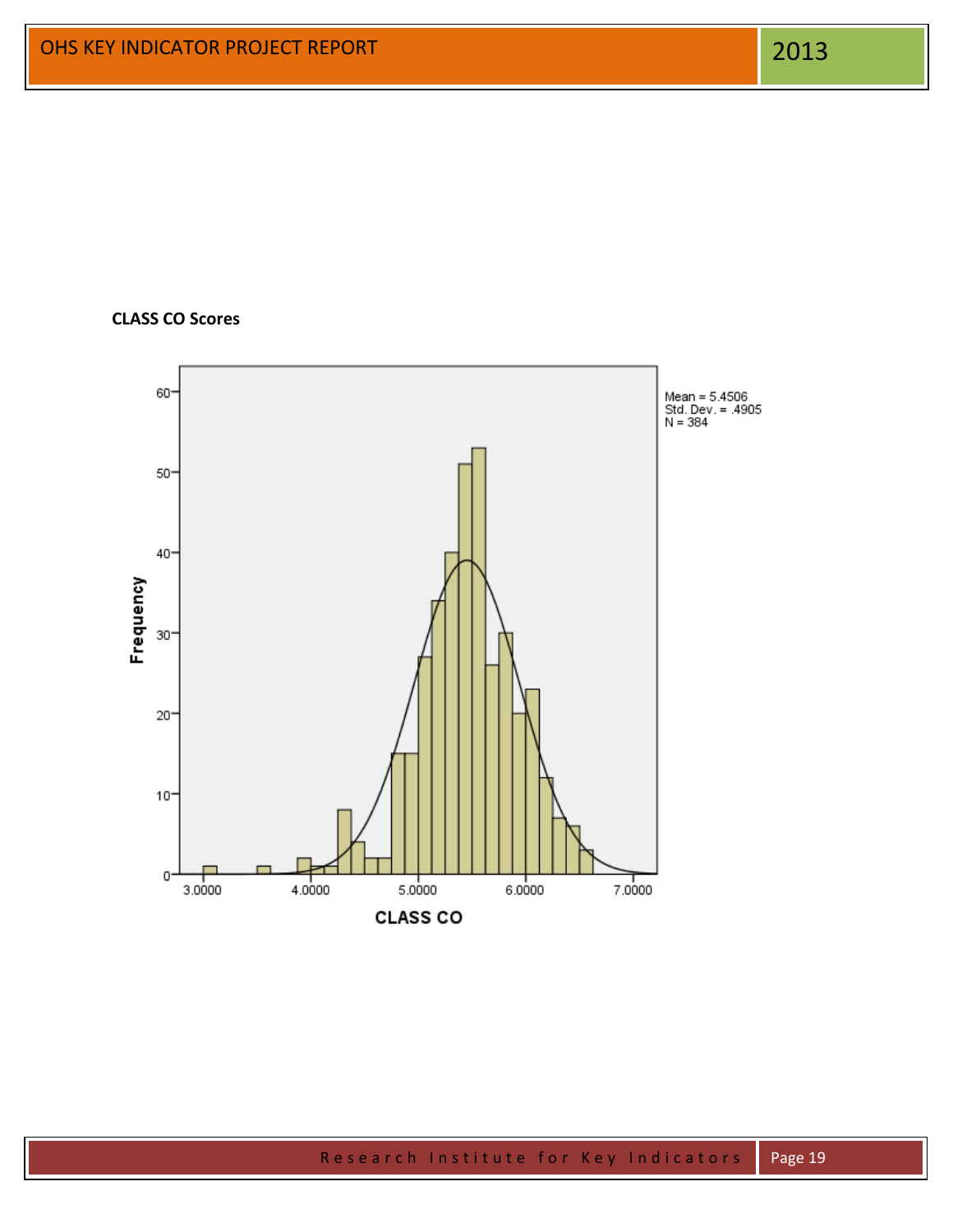**CLASS IS Scores**

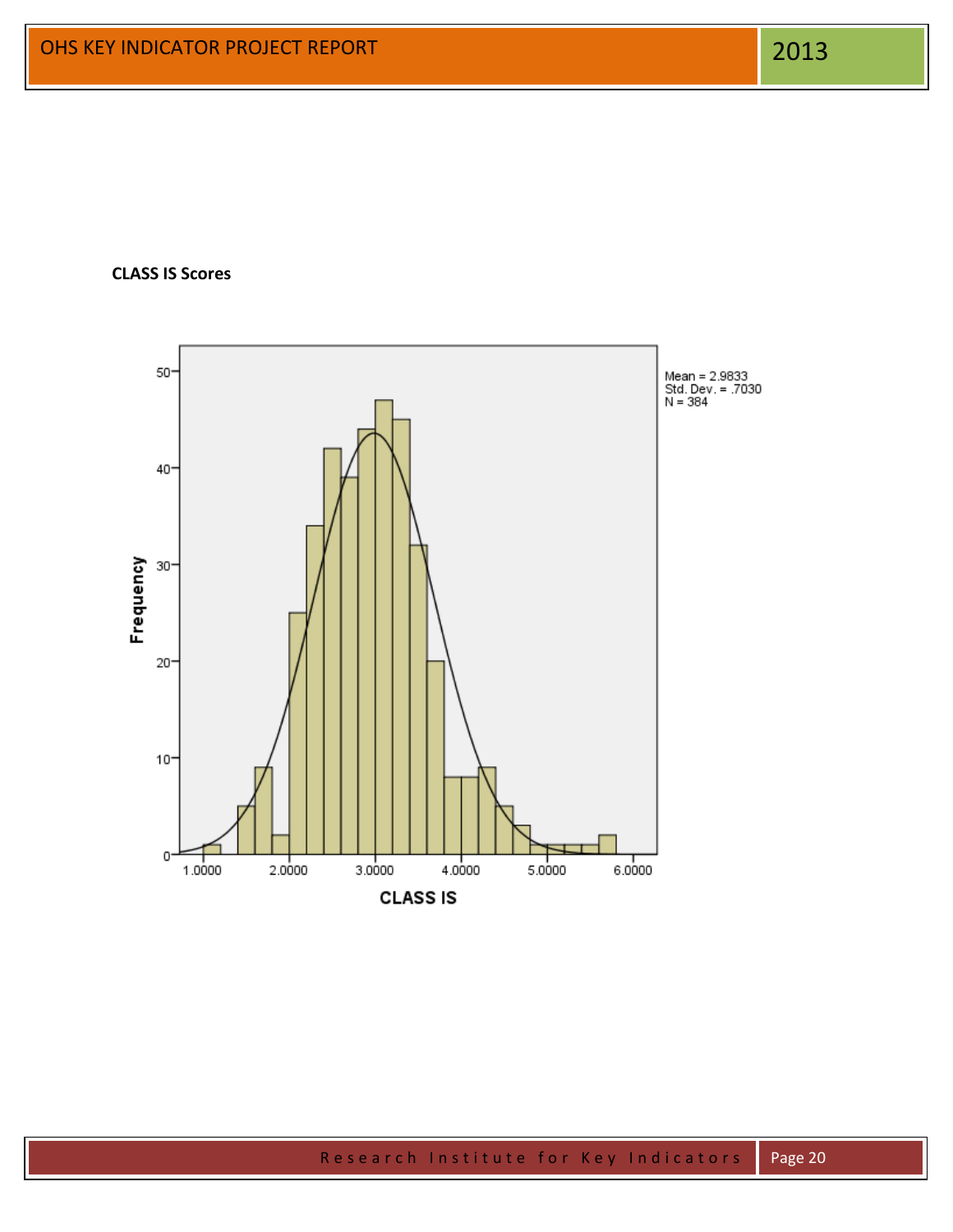**Head Start Key Indicators (HSKI) Scores**

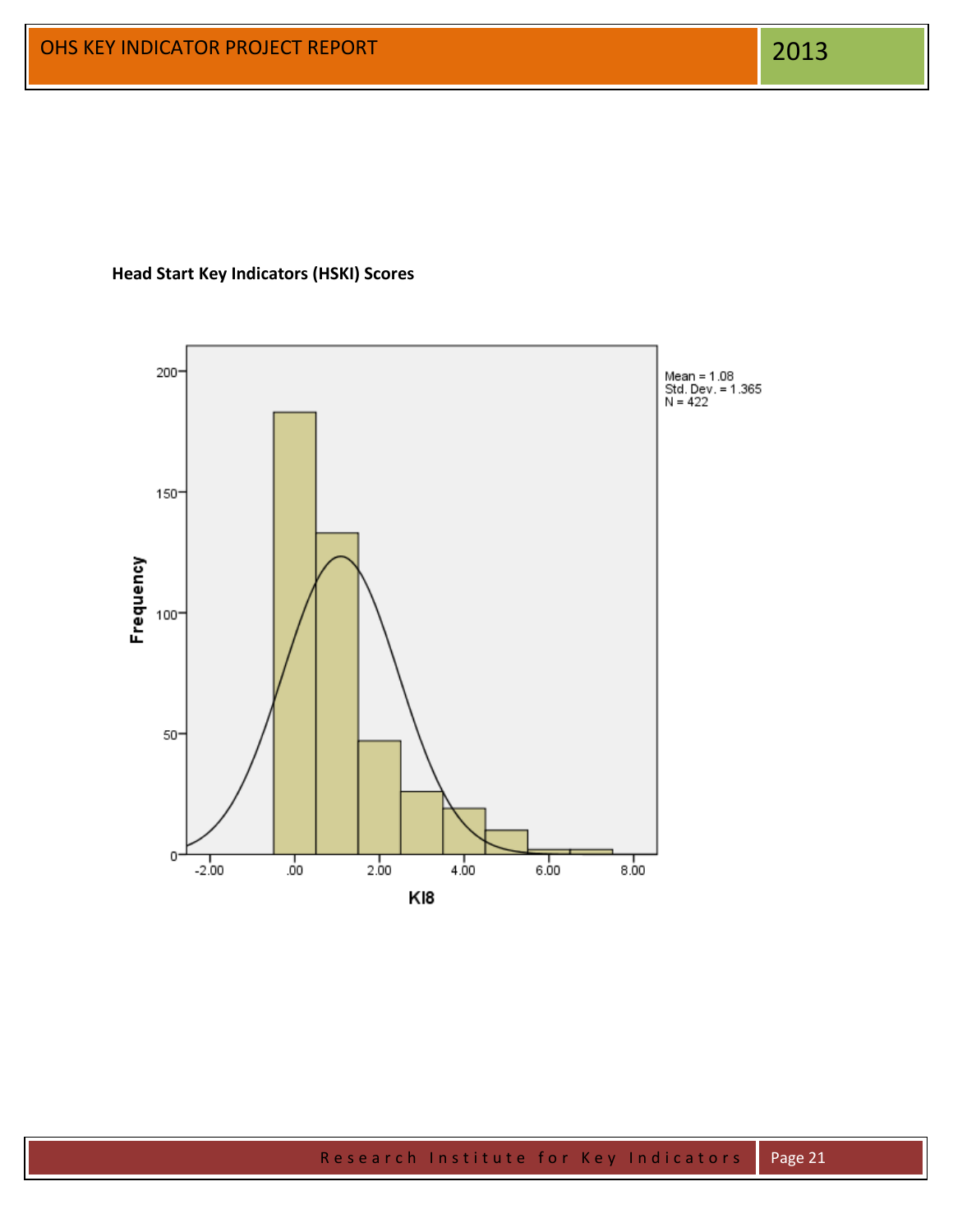# **Appendix 6 -**

# **CONTENT AREA (CA) CORRELATIONS**

|              | <b>CHS</b> | <b>ERSEA</b> | <b>FCE</b> | <u>FIS</u> | GOV      | <b>SYS</b> |
|--------------|------------|--------------|------------|------------|----------|------------|
| <b>CDE</b>   | $.33**$    | $.26**$      | .06        | $.14**$    | $.13*$   | $.33**$    |
| <b>CHS</b>   |            | $.29**$      | $.18**$    | .09        | $.25***$ | $.51***$   |
| <b>ERSEA</b> |            |              | $.15***$   | $.10*$     | $.27**$  | $.38**$    |
| <b>FCE</b>   |            |              |            | .01        | $.17***$ | $.23**$    |
| <b>FIS</b>   |            |              |            |            | $.13*$   | $.23**$    |
| GOV          |            |              |            |            |          | $.38**$    |

*\* P < .05*

*\*\* P < .01*

*CONTENT AREAS (CA): FCE = FAMILY and COMMUNITY ENGAGEMENT ERSEA = ELIGIBILITY, RECRUITMENT, SELECTION, ENROLLMENT, and ATTENDANCE* **CDE = CHILD DEVELOPMENT AND EDUCATION** *GOV = PROGRAM GOVERNANCE FIS = FISCAL INTEGRITY CHS =CHILD HEALTH AND SAFETY SYS = MANAGEMENT SYSTEMS*

# **Appendix 6A – Total Compliance with Compliance Measures, HSKI, and Content Area Correlations**

| тот     | HSKI    |
|---------|---------|
| $.51**$ | $.42**$ |
| $.70**$ | $.81**$ |
| .49**   | $.33**$ |
| $.30**$ | $.22**$ |
| $.50**$ | $.14**$ |
| $.57**$ | $.37**$ |
| $.78**$ | $.72**$ |
|         |         |

*TOT = Total Compliance with all Compliance Measures. HSKI = Total Compliance with the Head Start Key Indicators.*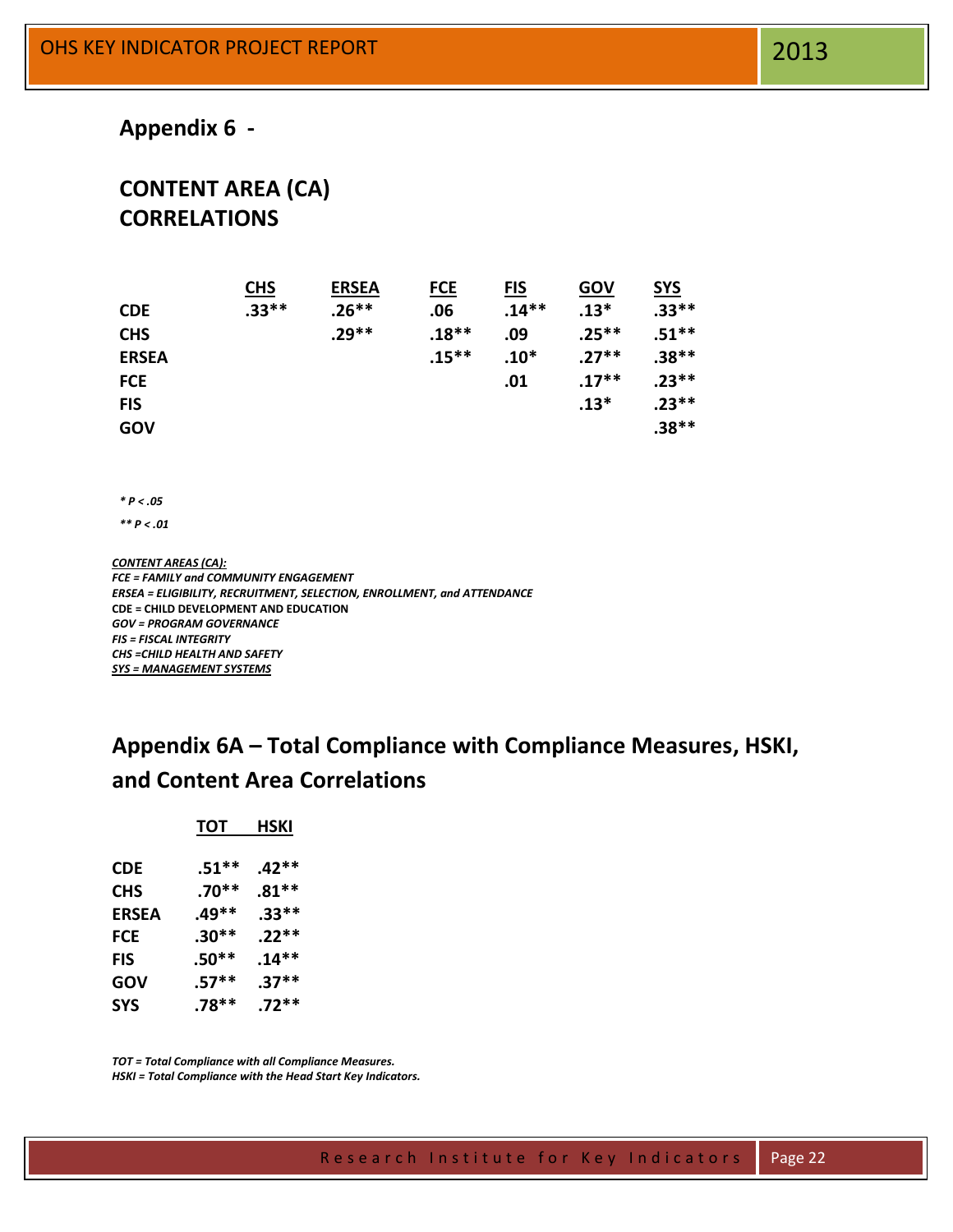**Appendix 7 – Figure 2 – DMLMA Potential Impact on Tri-Annual Head Start Program Reviews**

# **Present Head Start Monitoring System:**

**All programs receive the same Tri-Annual Reviews regardless of Compliance History:**



# **Proposed DMLMA System with Key Indicators (KI):**

*100% Compliance with the Head Start Key Indicators (HSKI):*



*If less than 100% with the Head Start Key Indicators (HSKI):*